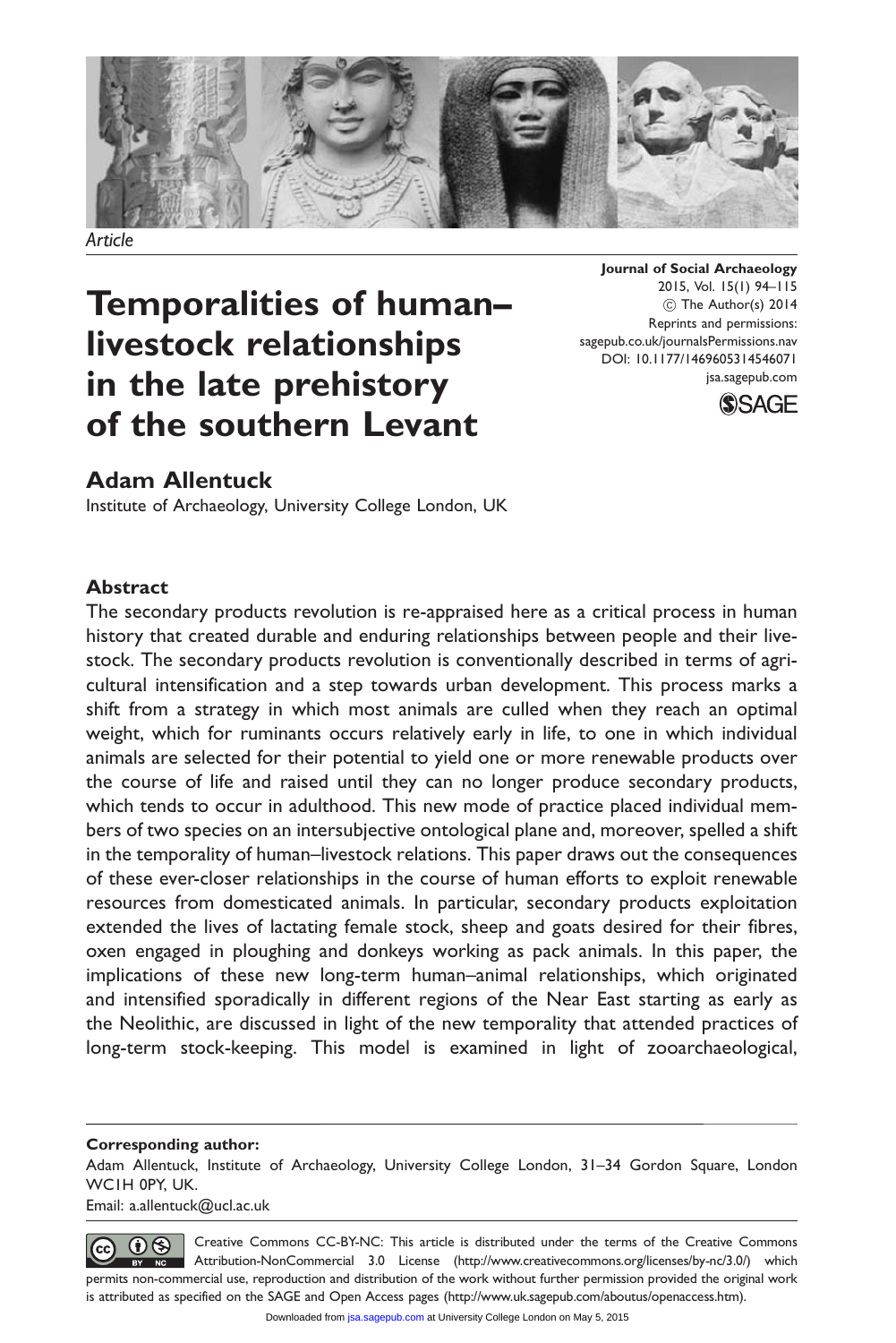micromorphological and representational evidence for human–livestock relations from the Chalcolithic and Early Bronze Age of the southern Levant.

#### Keywords

human–animal relations, livestock, secondary products, temporality, ontology, southern Levant

One day the Cogia laying hold on a crane, took it home, and saying that its beak and feet were very long, cut them off with a knife; and placing it on a lofty place, said, 'Now you look like a bird'.

Nasreddin

### Introduction

Nasreddin Hoca, the 13th-century Sufi philosopher and folk hero, provides this satirical anecdote. Nasreddin could not fathom the crane as a bird because it had a seemingly unsuitable physicality for flight. His good intention of truncating the crane's non-bird-like parts would have produced an animal that, although bearing a semblance to more familiar birds, would have ceased to be a whole bird. Nasreddin's mistake was in not recognising the crane as a unified organism constituted by interdependent anatomical parts, none of which functions without the others. This allegory is apt for what follows, superficially because its subject is an animal, but critically because it illustrates a normative attitude towards an animal. The character in the tale carries with him a priori notions of how a bird should be structured. He is either unable or unwilling to shed these assumptions when he encounters a species with which he is unfamiliar.

In a similar vein, the human perception of non-human animals in the modern urban environment is equally weak. Although scientists have gained profound knowledge of animals through developments in the fields of evolutionary biology, systematics and ecology, the majority of urban denizens fail to notice, let alone interact with, most of the animals that live among them (Waldau, 2013: 222). This disengagement from animals has produced a set of ontological assumptions that hold humans in contradistinction to other animals. In fact, the entire anthropological enterprise is based on the premise that humans are exceptional among animals and therefore merit a field of study devoted to understanding their unique role in the world.

This particular perspective on animals is a product of dualist ontology, itself an outgrowth of post-Enlightenment thought. People in the past and contemporary people living at the margins of the Western world have conceptualised animals in a myriad of forms. The ways that people relate to animals are as variable as the ways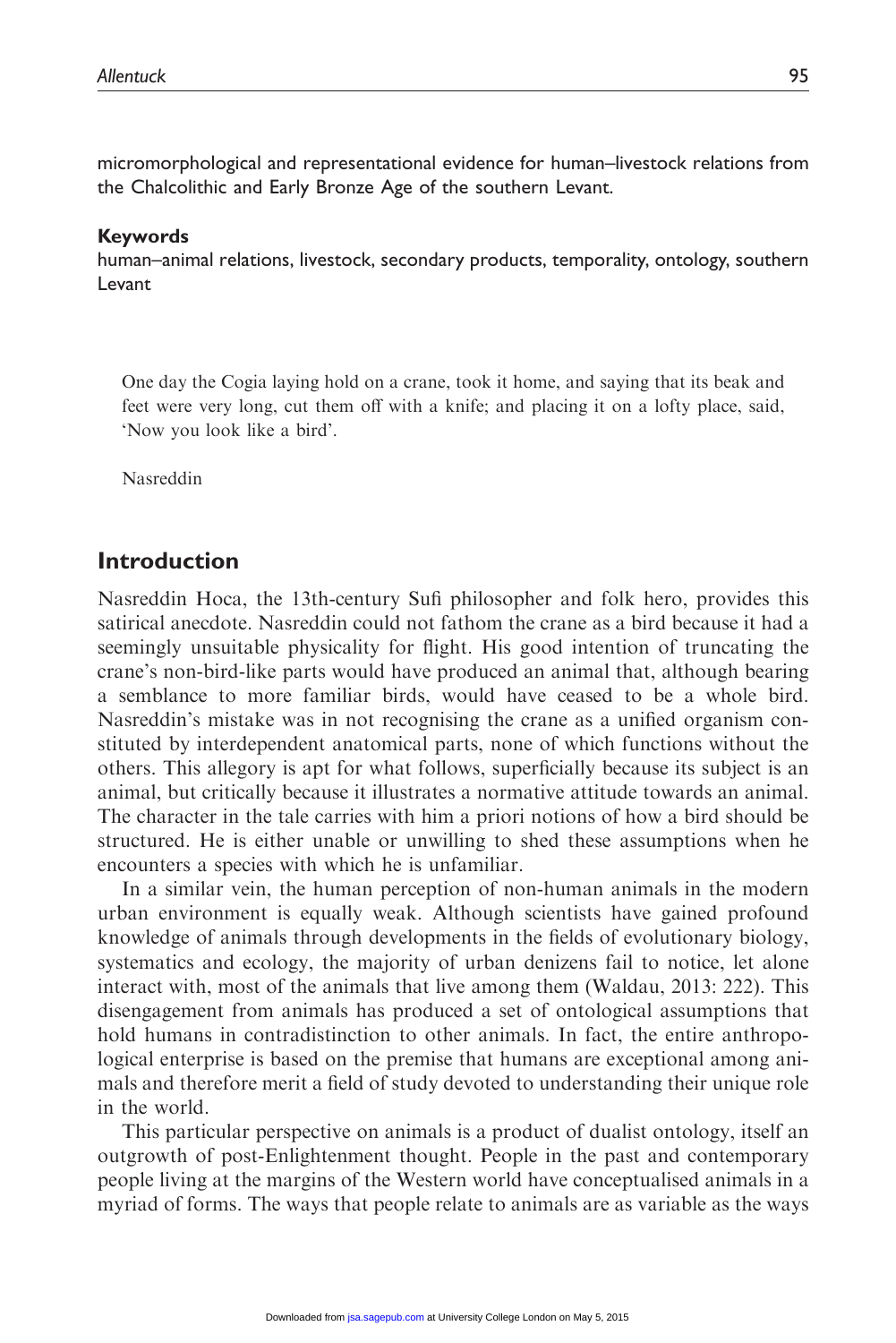that people relate to one another (Ingold, 1988: 1). As beings or objects, animals are employed as subsistence resources, capital, companions, predators, prey and kin. As ideas, animals are regarded as metaphors of social relations, morality, wealth, prestige, triumph and violence. The diversity of attitudes towards animals that this short list exemplifies makes clear the difficulty of interpreting the behaviours towards and meanings of an animal species from the archaeological past. To understand how people in the past related to animals is an exercise in teasing out historically located logics. In cases for which communities represented animals in text or art, this exercise is feasible. However, it is daunting for zooarchaeologists who are tasked with gaining historically specific knowledge of animals from prehistoric communities that only left for posterity the biological remains of their animals, since animal remains are conventionally thought to be silent on these matters.

From the outset, it is critical that I make clear my use of the word animal. On its face, the term is simple and familiar and should not be a source of debate. However, the anthropological and archaeological literature on human–animal relations contains two categorically different, but often conflated, animal connotations: one that refers to the physical organism (i.e. an animal being) and the other refers to a metaphysical representation of the organism (i.e. the Animal Spirit or Master of Animals known from Mesopotamian history and Amazonian ethnography). At the risk of perpetuating a potentially false dichotomy between reality and representation, it is nonetheless essential to define the topic at hand. My concern is with the flesh-and-blood animal, which produced an objective reality in the past, and moreover, a posthumous expression suitable for archaeological enquiry.

Human–animal relations may be broadly understood as the interactions, both literal and representational, between humans and other animals. Throughout its history, zooarchaeology has been principally concerned with questions of human– animal relations, such as hunting strategy, domestication, animal husbandry and animal sacrifice. Zooarchaeologists, however, have only recently embraced the 'animal turn' that now pervades much cross-disciplinary research in the humanities and social sciences. In fact, zooarchaeology, as a largely methods-driven discipline, remains firmly rooted in addressing questions of basic subsistence with an expanding and increasingly exacting repertoire of analytical techniques based in biological science. The slow of reaction of zooarchaeology to engage with emerging research produced in other disciplines, such as ethology, cognitive sciences, philosophy and anthropology, urges us to redress this long-standing insularity (for a notable exception see Russell, 2012).

This paper seeks to draw out the consequences of the ever-closer relationships that developed between people and livestock in the course of human efforts to exploit renewable resources, such as milk, fibre and traction, from livestock. The emergence of these innovations, which occurred sporadically in different regions of the Near East from the Neolithic to Early Bronze (EB) Age, has come to be known collectively as the secondary products revolution (SPR). The phenomenon refers to a series of agricultural subsistence changes that initially saw livestock exploited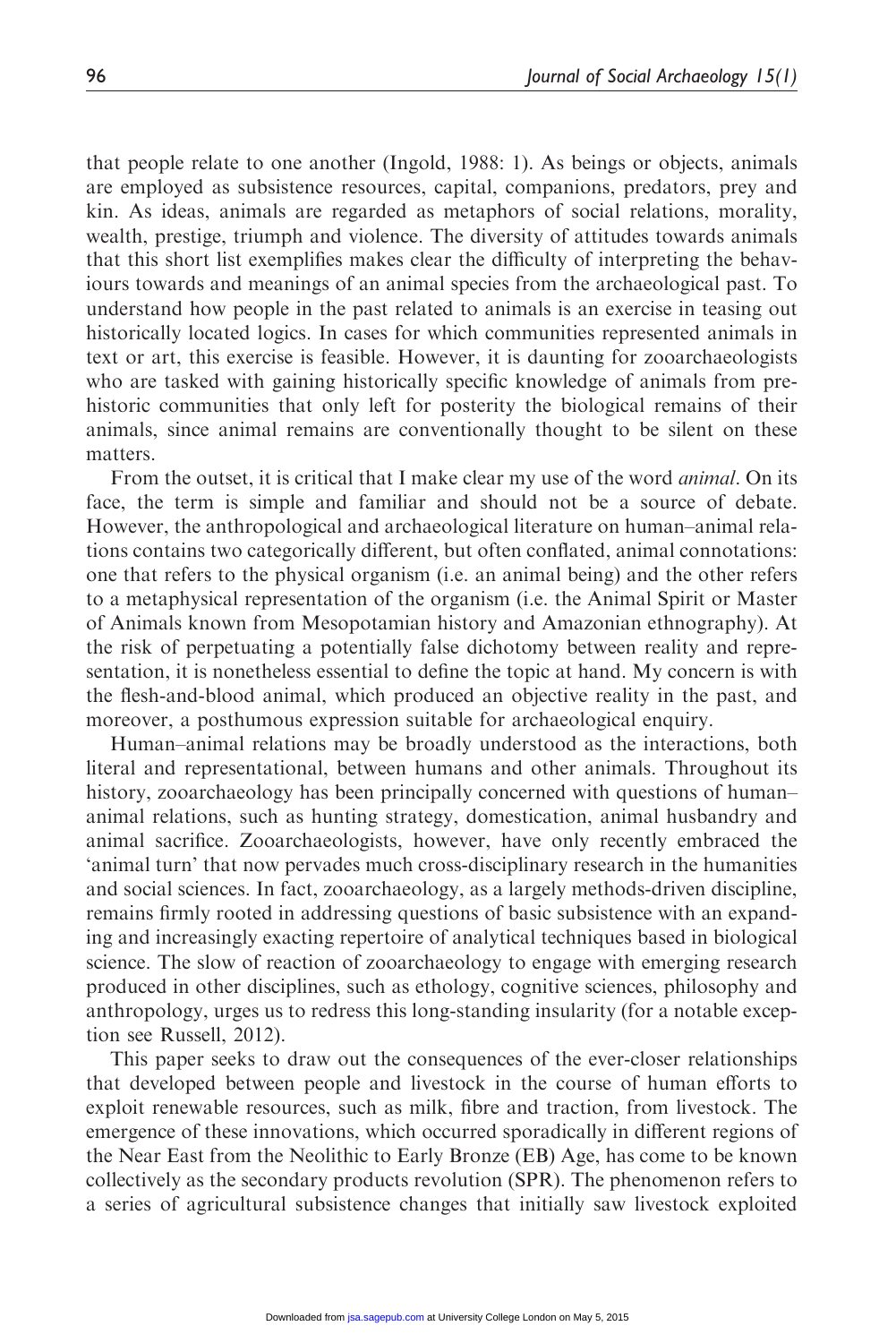solely or primarily for their primary products (i.e. meat, hide and bone) to a subsequently expanded set of practices for extracting renewable secondary products. While the SPR is conventionally couched in terms of agricultural intensification and a stage in the process of urban expansion in the Near East and Europe (Greenfield, 1988, 2010; Sherratt, 1983), this paper presents a complementary perspective that discusses the implications of the new temporality that attended practices of long-term stock-keeping.

# The development of human–livestock co-dependence

### Animal domestication

Definitions of animal domestication are numerous and diverse, but this is mostly a consequence of individual researchers choosing to emphasise different aspects of the domestication concept (see Russell, 2002; Zeder, 2012 for thorough reviews). All agree that domestication was a redefining process for human–animal relations, but difference of opinion rests on the significance of the locus of change, whether biological or social. One popular view focuses on the apparent imbalance that characterises the relationship of masterful humans who control selection, taming, breeding and feeding of submissive animal domesticates (Bökönyi, 1989; Clutton-Brock, 1994; Ingold, 1996). Another perspective emphasises domestication as a marked shift in resource focus from products of dead animals to maintaining the essential products of living animals: their progeny (Meadow, 1993: 296). Others prefer to emphasise that domestication was not a one-sided process. Rather, humans and animals selected each other by entering into mutualistic relationships that were adaptively beneficial for both species (O'Connor, 1997: 152–153). Discussions of the social side of domestication tend to explain the phenomenon in terms of a shift in perception from animal categories (species) to individuals (Ducos, 1978). Still others hold the opposite view that a shift in perception from individual prey to the entire herd occurred alongside the domestication process (Mlekuž, 2013). Zeder  $(2006: 107)$  describes biological aspects of the human– domesticate relationship as one of asymmetrical mutualism. Here, domestication is mutualistic since both humans and domesticates increase their reproductive fitness, but asymmetrical because humans alone have the capacity for social learning through knowledge transmission.

# Secondary products

Since the Neolithic, people living in temperate regions of the Near East primarily relied upon four principal livestock species – sheep, goat, cattle and pig. Before the emergence of dairying, these animals were exploited for their meat and other primary products. However, a decisive modification to human–animal relations occurred with the origin of dairying, as this critical innovation precipitated changes in food choices, storability, daily scheduling and many other related realms of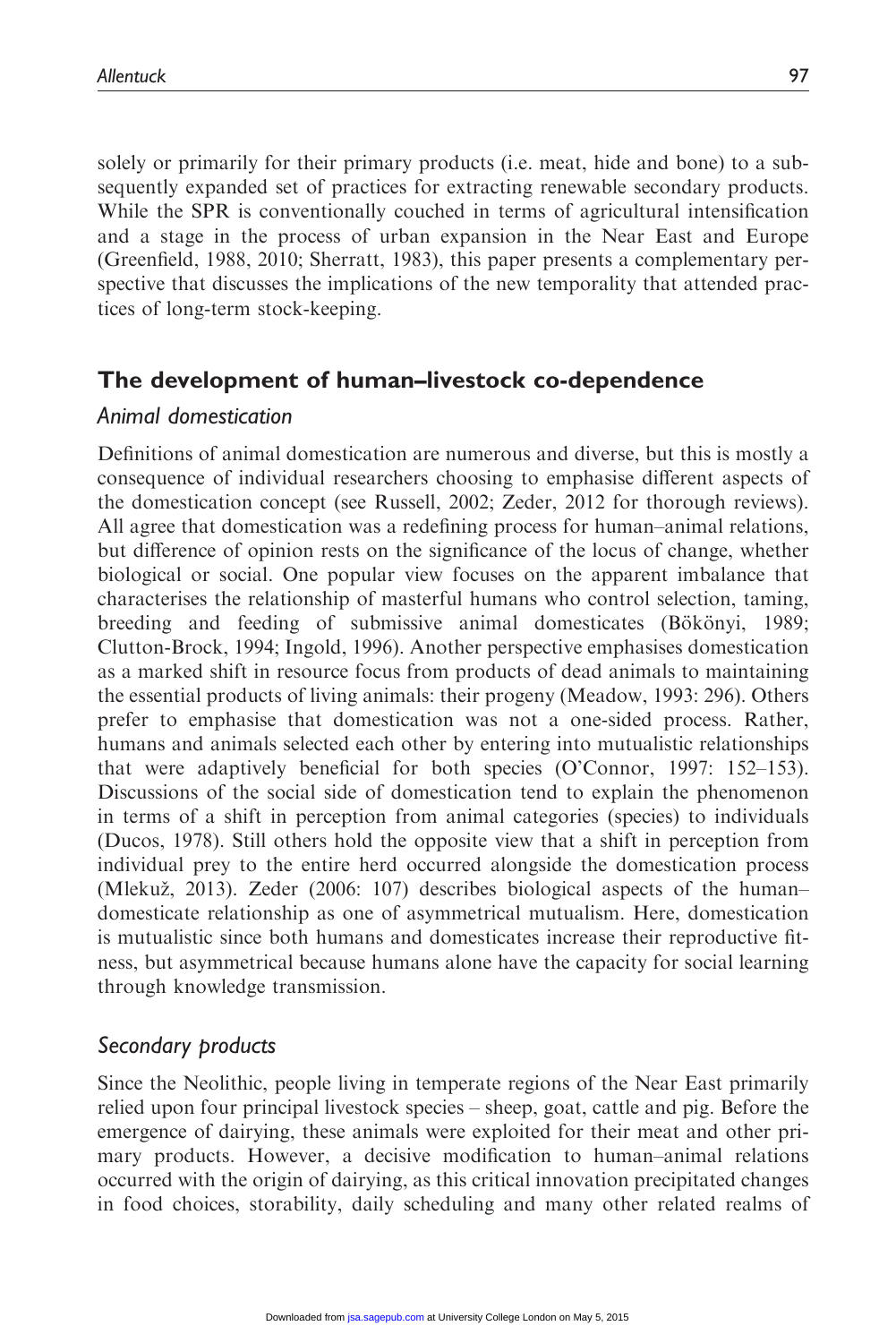practice (Sherratt, 1983). The earliest evidence for secondary products exploitation is found in milk fat residues from Neolithic (end of the seventh millennium BC) ceramic vessels (Evershed et al., 2008). The critical question, however, is not the origin of secondary products exploitation, but the onset of intensive or systematic secondary products exploitation practices (Greenfield, 2010: 43–44; Isaakidou, 2006: 96). In other words, when did the scale of secondary products exploitation change to the point of spelling the economic transformation that set the stage for urban development?

Sherratt (1981, 1983) considered the early appearance of secondary animal products as innovations that were collectively as 'revolutionary' as Childe's Neolithic Revolution that entailed the initial domestication of plants and animals. He coined the term 'Secondary Products Revolution' to encapsulate what he inferred to be a dramatic subsistence shift from the use of livestock as providers of primary products to the use of livestock as providers of renewable secondary resources. While primary products require the death of the animal for exploitation, secondary products are repeatedly exploited from an animal over the course of its life (Greenfield, 1988: 573). Sherratt proposed that the intensive dairy, fibre and traction exploitation practices in the Chalcolithic (mid-fifth to mid-fourth millennium BC) had a revolutionary impact on economic, social and ideological developments in the Near East, which collectively established the conditions for urbanisation in the EB Age (mid-fourth to mid-late third millennium BC).

Thirty years later, we now understand that the origin of dairying long predates the origins of traction and wool exploitation (Evershed et al., 2008; Vigne and Helmer, 2007) and the timing and geographical spread of secondary products was variable (Bogucki, 1993; Greenfield, 2010, Marciniak, 2011). Another overturned conventional wisdom is the juvenile male slaughtering regime for sheep and goats, which was long thought to be Neolithic orthodoxy (Payne, 1973). This strategy aimed to exploit meat from immature male individuals when they achieved an optimal weight (when the growth rate slowed and the labour and material resources required to keep them alive were counterbalanced by their value as meat) and to keep a larger number of mature female individuals for breeding purposes. However, it is now apparent that early Neolithic livestock managers engaged in a variety of strategies designed to variously provision meat and propagate the herd. Demographic profiling based on biometric faunal data from published sources from across the Neolithic Near East found that the herd management strategy of culling young male animals for meat provisioning only became de rigeur after about 7500 BC (Arbuckle and Atici, 2013).

Although the individual innovations of the SPR did not rapidly emerge and diffuse together as a package as Sherratt initially envisioned, the impact of secondary products was transformative for societies that relied upon them. Dairying provided a means of procuring animal proteins without slaughtering the source. The ox-drawn plough allowed new agricultural strategies through the cultivation of previously uncultivable soil types, which expanded the amount of land devoted to orchard and cereal crops. Equally critical in the Near East was the use of the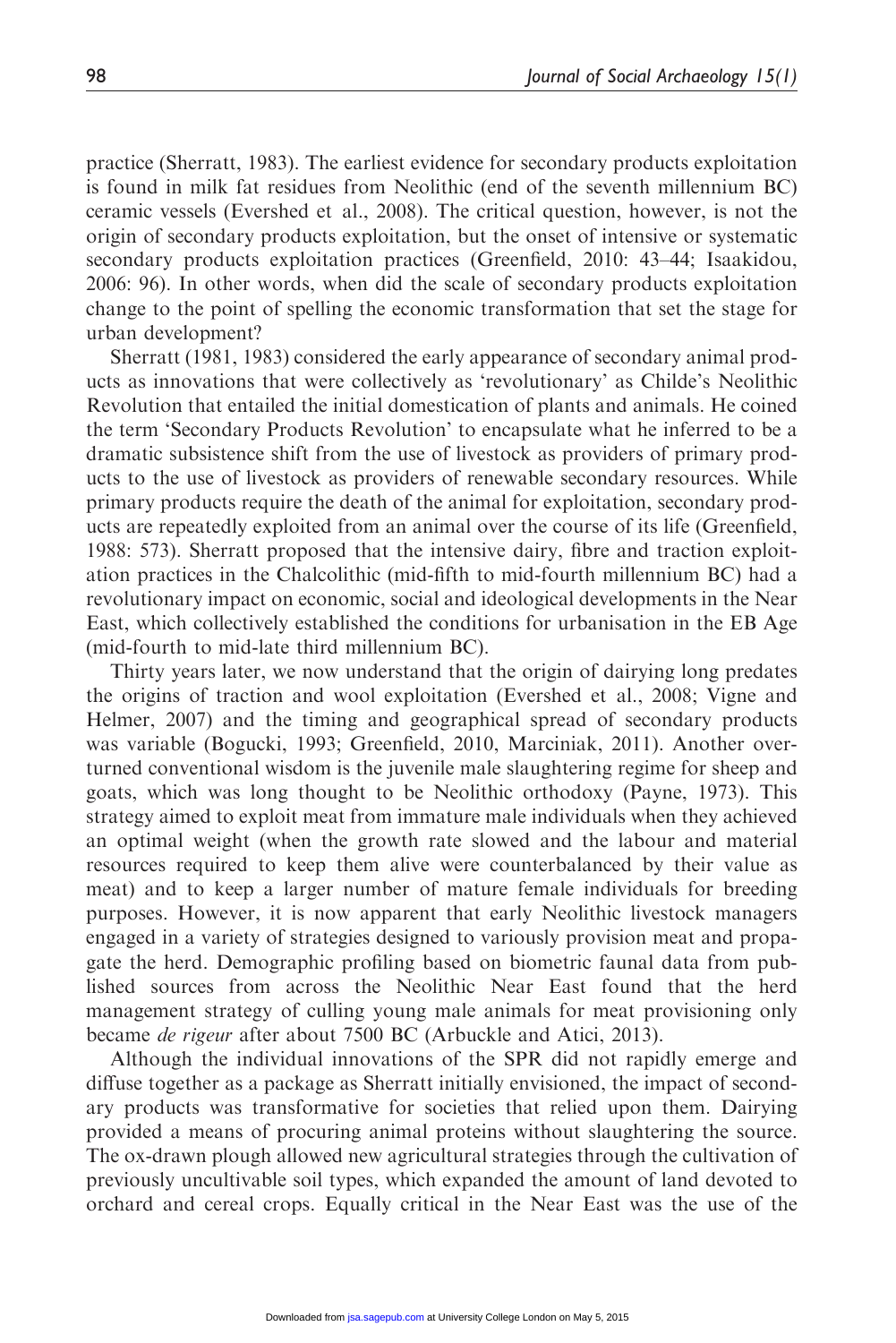donkey as a pack animal, which allowed more intensive agricultural production through the mobilisation of agricultural tools, water and harvests.

The nature of human–livestock relations that was established with the advent of domestication transformed when the scale of secondary products exploitation intensified. People would have formed distinctive relationships with specialised livestock animals, as each of the secondary products developed independently in different places and at different times. Ethnographic literature on pastoral systems shows that the nature of these relations would have been contingent upon any number of variables, including the economic and social values of the harvested product, product yield, and the type, sex, colour and fatness of the animal (Evans-Pritchard, 1940; Fijn, 2011). Intensive production of secondary products also facilitated broad social transformations. While dairying is conventionally lauded as a breakthrough in the exploitation of nutrients and calories (Redding, 1981: Table IX-2; Sherratt, 1981: 284), less commonly recognised is the fact that the daily dairying schedule engenders physical proximity and a degree of trust between humans and dairy stock (Armstrong Oma, 2010: 182; McCormick, 1992). The intensive application of animal traction in the late fourth millennium further transformed human–livestock relations. While hoe agriculture entailed widespread community involvement, the ox-drawn plough would have required a smaller number of specialists to feed and direct draught animals. Specialist handlers working closely with a limited number of draught livestock entail the formation of intimate and co-dependent partnerships. Thus, the technology to harness the strength of cattle and donkeys represented an improvement upon and replacement of human labour. In economic terms, this innovation freed human labour for agricultural expansion, craft specialisation and large-scale building projects. In a similar economic vein, the advent of animal traction and transport produced a conceptual shift from animals as sources of nutrition to animals as capital assets (Bogucki, 1993: 498–499). Ungulate domestication in the Neolithic set into motion a course towards mutual dependence between livestock and people, but the emergence of intensive secondary animal products exploitation firmly established co-dependency.

The term 'co-dependence', along with its permutations, is used repeatedly in this article and serves three principal purposes: (1) as a linguistic way of transcending the human–animal boundary; (2) to indicate the relational nature of humans and animals that lived and worked together; and (3) to emphasise that members of two species came to rely upon each other to the point of inextricable interconnectedness (Hodder, 2011). These notions of co-dependency are loosely aligned with ideas found in Actor–Network Theory (Latour, 1993). In this sense, people and livestock as well as milk, traction, transport, fibres, ploughs, fields, crop harvests, agricultural tools, water and a host of other material and immaterial components acted in a relational web of dependency. In the section that follows, I make a case for the development of co-dependent relationships between secondary products-yielding livestock and their human keepers in the southern Levant during the Chalcolithic and EB Age.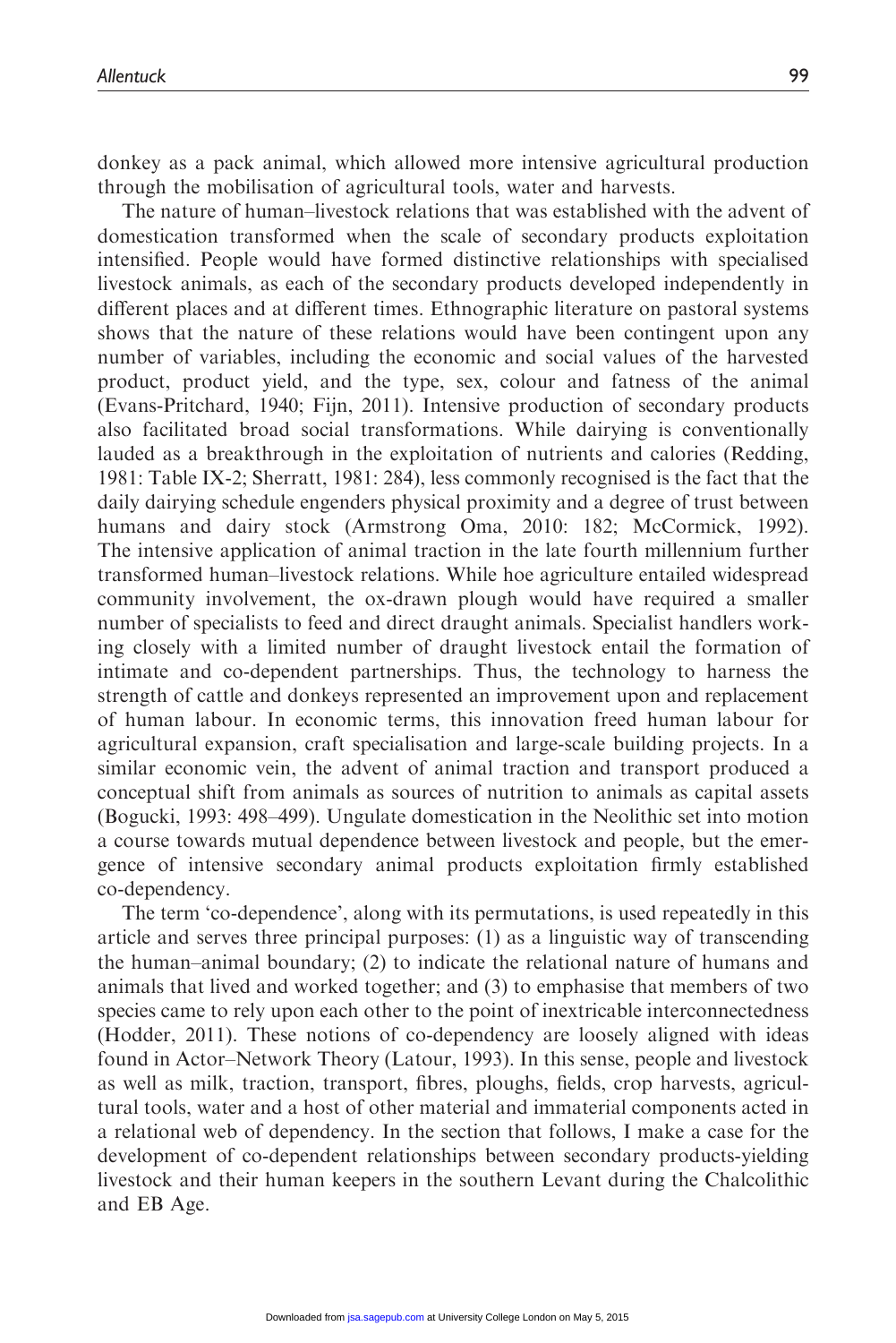# Human–livestock relations in the Chalcolithic and EB Age of the southern Levant

The southern Levant in the period that spans the Late Chalcolithic (c. 4500–3700 cal. BC) to Early Bronze I (EB I) (c. 3700–3100 cal. BC) witnessed key transformations in urban settlement pattern, craft production, water management, land use, mortuary practice and long-distance exchange relations (Milevski, 2011; Philip, 2001; Regev et al., 2012; Rowan and Golden, 2009). Discussions of these developments tend to locate their collective importance in providing the conditions necessary for urban-scale settlement nucleation that developed in EB II–III (c. 3100–2500 cal. BC) (Finkelstein and Gophna, 1993; Grigson, 1995; Horwitz and Tchernov, 1989; Joffe, 1993). One of the most dramatic and impactful changes occurred in the realm of food production. New agropastoral innovations and intensification of existing ones, such as water management technologies, olive and grape orchards, plough and pack animals, dairying, and wool production, altered the landscape and how people moved about this space (Philip, 2003). These elements became inextricably connected starting in the Chalcolithic and EB periods, as intensified agropastoral production fostered the frequent commingling of people, livestock, crops and agropastoral technologies such that they occupied overlapping spatiotemporal contexts in settlements and hinterlands. An exposition of the pertinent southern Levantine evidence will demonstrate the convergence of these elements in the Chalcolithic and EB periods, and in particular, the existence of the conditions for human–animal co-dependency.

Supplying secondary products entails high maintenance costs and long-term relationships with people. We know much from Near Eastern ethnographic literature about the costs of keeping livestock (e.g. Abu-Rabia, 1994; Kramer, 1982; Sweet, 1960). In terms of maintenance costs, dairy stock in hot climates such as the southern Levant may require foddering close to home in order to avoid the risk of milk spoiling during transport. If kept within the settlement, even if only temporarily, space must be reserved for livestock. Furthermore, enclosures must be built around this space in order to protect the stock against predators. This appears to have been the case at the Chalcolithic village of Tel Tsaf in the Jordan Valley (Figure 1). Micromorphological thin sections from unpaved ground surfaces of two circular structures revealed clusters of dung spherulites (Hubbard, 2010). These spherically shaped calcareous particles, formed in the stomachs of animals and excreted in their dung (Shahack-Gross et al., 2003), indicate that the circular structures at Tel Tsaf were used as livestock enclosures. The evidence from dung spherulites shows that not only livestock were kept within the village but also their pens were located within a few metres of the rectilinear dwellings occupied by people. A similar form of micromorphological evidence from the Chalcolithic site of Grar in the northern Negev suggests that animal dung was collected and used as fuel in a series of three superimposed hearths (Katz et al., 2007). Much like the evidence from Tel Tsaf, it appears that livestock and people at Grar were living in sufficiently close proximity for this secondary product to be collected and burned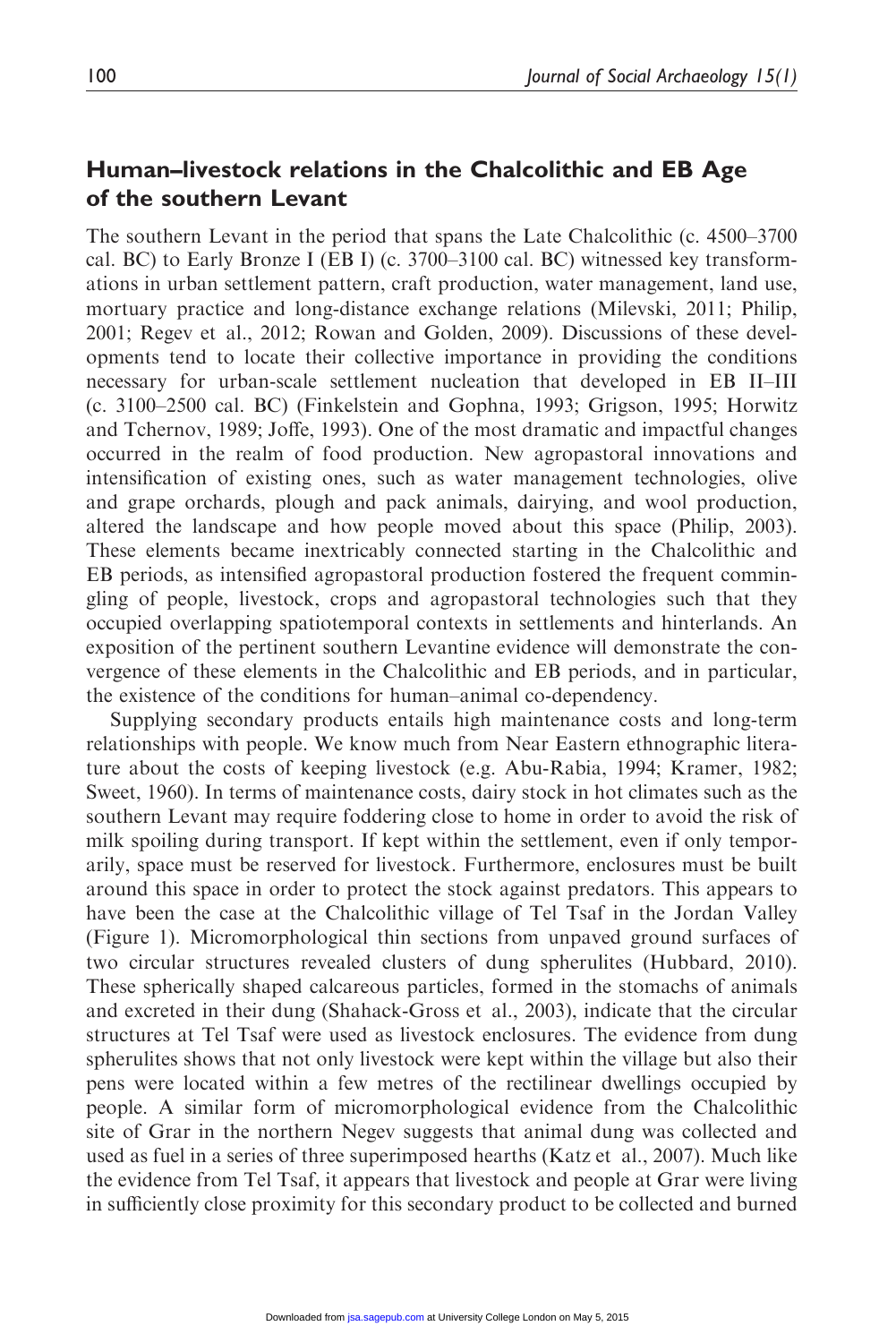

Figure 1. Map of the southern Levant showing sites mentioned in the text.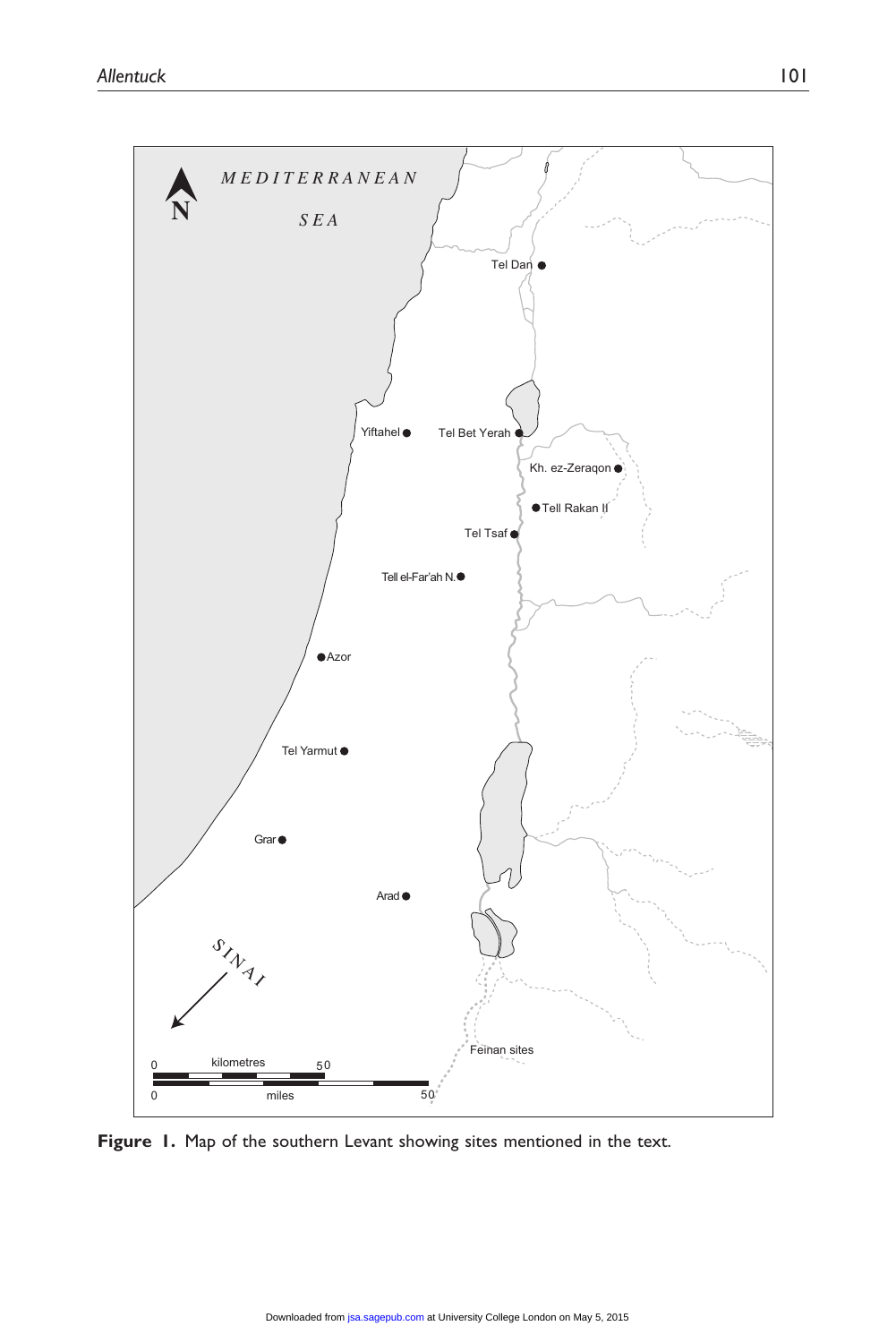on site. While these examples of secondary products extraction entail a mode of exploitation, the daily feeding, watering and cleaning interactions between people and livestock kept at or near the home provide the conditions for intimate social relations between people and their animals.

Draught cattle that plough agricultural fields require fodder and a large water supply when they are working, pasture when they are not working and an investment of several years of rearing and training (Halstead, 1995). Intersecting lines of zooarchaeological evidence, such as mortality profiles and pathology data, as well as rare ceramic representations of cattle at work, reflect the importance of cattle in the Chalcolithic and EB and their likely deployment in traction activities. Iconographic depictions of cattle are rare in the EB, but a bowl that contains a clay model of a pair of yoked oxen from a probable EB I context at Tell el-Far'ah North provides strong evidence that cattle were employed in heavy labour (Amiran, 1986: 12, Figure 3). Diachronic patterns that track age-at-death data for cattle from the Neolithic through EB are uncommon. This is a consequence of at least two intersecting factors: faunal remains have been collected from few southern Levantine sites comprising more than one Neolithic through EB component, and of these few sites, dental and epiphyseal fusion data required to reconstruct mortality patterns from cattle are so few that statistically sound culling profiles are often precluded. Yiftahel in the Lower Galilee provides a rare view of cattle mortality from Pre-Pottery Neolithic (PPN) and early EB I levels, although the small sample of long bone epiphyses on which the data are based is small (Horwitz, 1997). Two additional caveats to consider are that epiphyseal fusion data are inherently biased in favour of fused bones that are more resilient against taphonomic attrition relative to low-density unfused bones, and fused long bones signal the *minimum* age at death, not the *actual* age at death. With these provisos in mind, the Yiftahel data imply that cattle were slaughtered sometime between the ages of two and three years in the PPN, but their longevity increased slightly in EB I when they were maintained at least to the age of 3.5 years and possibly beyond (Horwitz, 1997: Figure 17.7). This pattern that emphasises mature cattle is consistent with milk or traction exploitation, but if one particular product was emphasised in the PPN or EB I at Yiftahel, the answer is beyond reach of the evidence.

This diachronic pattern of cattle mortality viewed from a single site in the southern Levant is complemented in a broad geographic in a meta-analysis of sheep and goat mortality profiles from the northern Levant and northern Mesopotamia (Helmer et al., 2007). This study found that most Pre-Pottery Neolithic B (PPNB) assemblages reflect a mixed strategy of meat and milk exploitation; Pottery Neolithic-Chalcolithic assemblages showed high degree of intersite variability, with some focused on meat and others focused on milk or fibres; and EB assemblages were focused almost exclusively on secondary products. The results of Helmer et al. (2007) clearly show that, while a variety of stock management strategies were practised from the Neolithic through Chalcolithic, by the turn of the EB Age, sheep and goat across the northern half of the Near East were routinely raised into adulthood.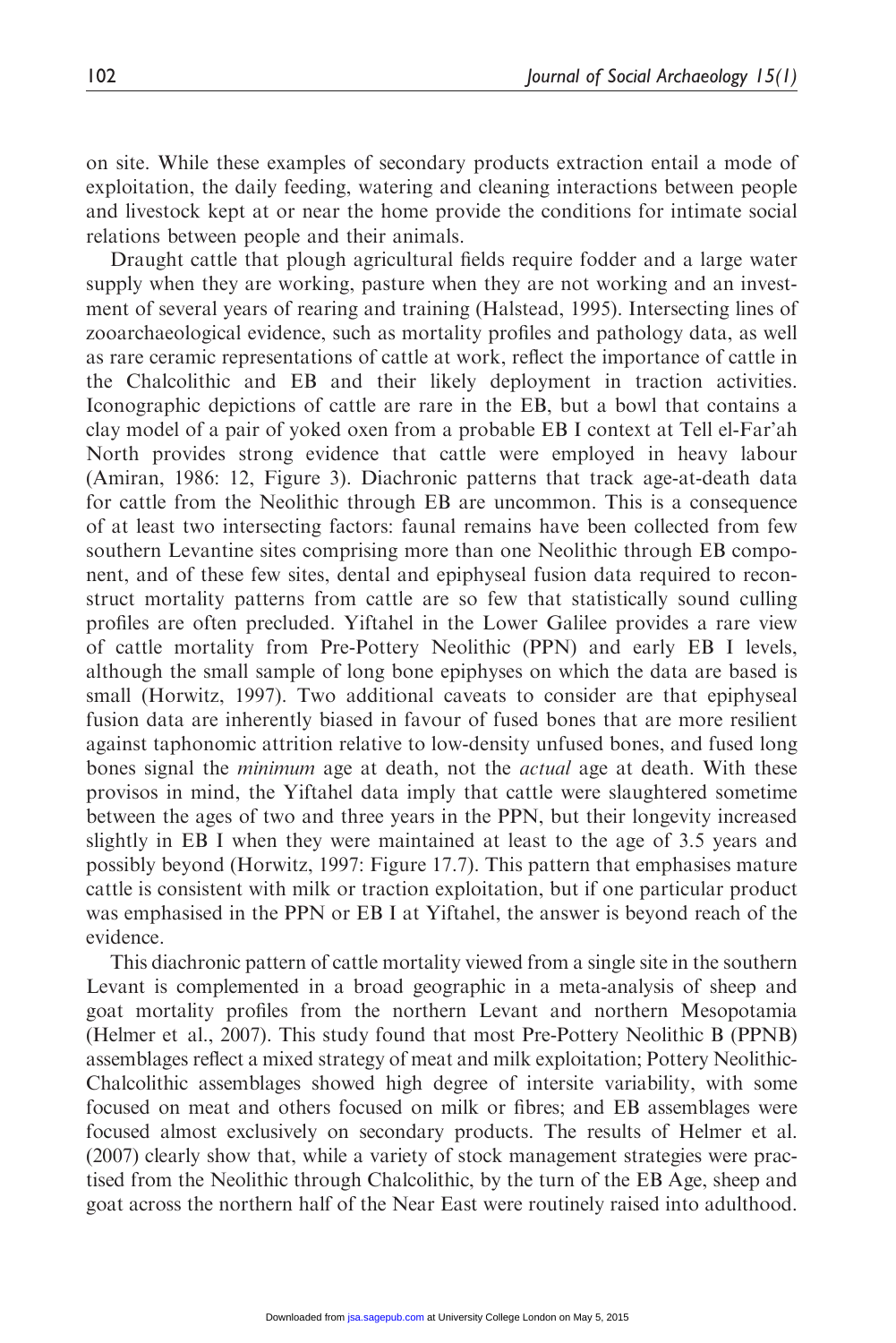With regard to the duration of human–animal relationships, dairy stock must reach sexual maturity before lactation is possible and draught stock must be trained for up to several years and males may be castrated before they can be put to work. Evidence from arthrotic palaeolpathologies is useful for identifying livestock that reached an age sufficiently advanced to develop such lesions (Bartosiewicz, 2013: 130–154). Lower limb bone exostoses are lesions associated with advanced age and these growth deformations are often attributed to long-term draught exploitation (De Cupere et al., 2000; Higham et al., 1981). A broad survey of pathologies reported from southern Levantine faunal assemblages spanning Neolithic though recent historical periods found that, from the EB onward, pathologies are exclusively found on livestock species that produce secondary products (sheep, goat, cattle and donkey) (Sapir-Hen et al., 2008). Furthermore, the work of Sapir-Hen et al. (2008) found that arthrotic pathologies (termed 'induced pathologies' by the authors) are only found on lower limb bones of cattle. While the database that informs these results is sparse, the available evidence indicates that cattle reached advanced age and likely incurred these lesions from repetitive work activities.

In fact, the value of draught power is not entirely located in animal labour itself but also in the crop harvests from the soils that the animals plough. For cereal crops, this delayed return may be a matter of seasons, but newly planted orchards may not produce fruit for several years. Thus, the return on investment for animal traction is substantially delayed in the context of agricultural production, which would have contributed to long-term dependencies between people and livestock. The evidence of orchard crops is critical to a discussion of plough technology, as it was the replacement of digging stick technology with the plough that allowed farmers to till formerly uncultivable soil types in the hills of the Mediterranean forest zone (Finkelstein and Gophna, 1993). The southern Levant offers much evidence for the domestication and the subsequently swift intensification of grapes and olives starting in the Chalcolithic. Olive production appears to be small in scale in the Chalcolithic, but by the EB, evidence for large-scale production such as storage jars, spouted vessels, querns and mortars is reported from several sites, including Tell Rakân II, Tel Bet Yerah and Tel Yarmut (Banning, 2007: 222; De Miroschedji, 1999: 8–9; Esse, 1991: 123–124). The grape appears to have been domesticated as early as the Chalcolithic, but large-scale production is apparent in the EB (Miller, 2008). Wine production on a mass scale is most evident in Tomb U-j at Abydos, Egypt, dated to Naqada IIIA in the Egyptian chronology, which is coeval with late EB I in the Levantine sequence. This royal tomb contained approximately 700 southern Levantine-made wine jars, some of which contained tartaric acid residues, grape pips and preserved grapes (McGovern et al., 1997).

Livestock traction and transport would have been essential to the production and mobilisation of these fruit crops. Pack donkeys in particular would have been useful for transporting water, agricultural tools, harvests and various commodities over short and medium distances (Ovadia, 1992; Philip, 2001: 188) and donkey caravans may have been responsible for moving copper from Feinan and Sinai to a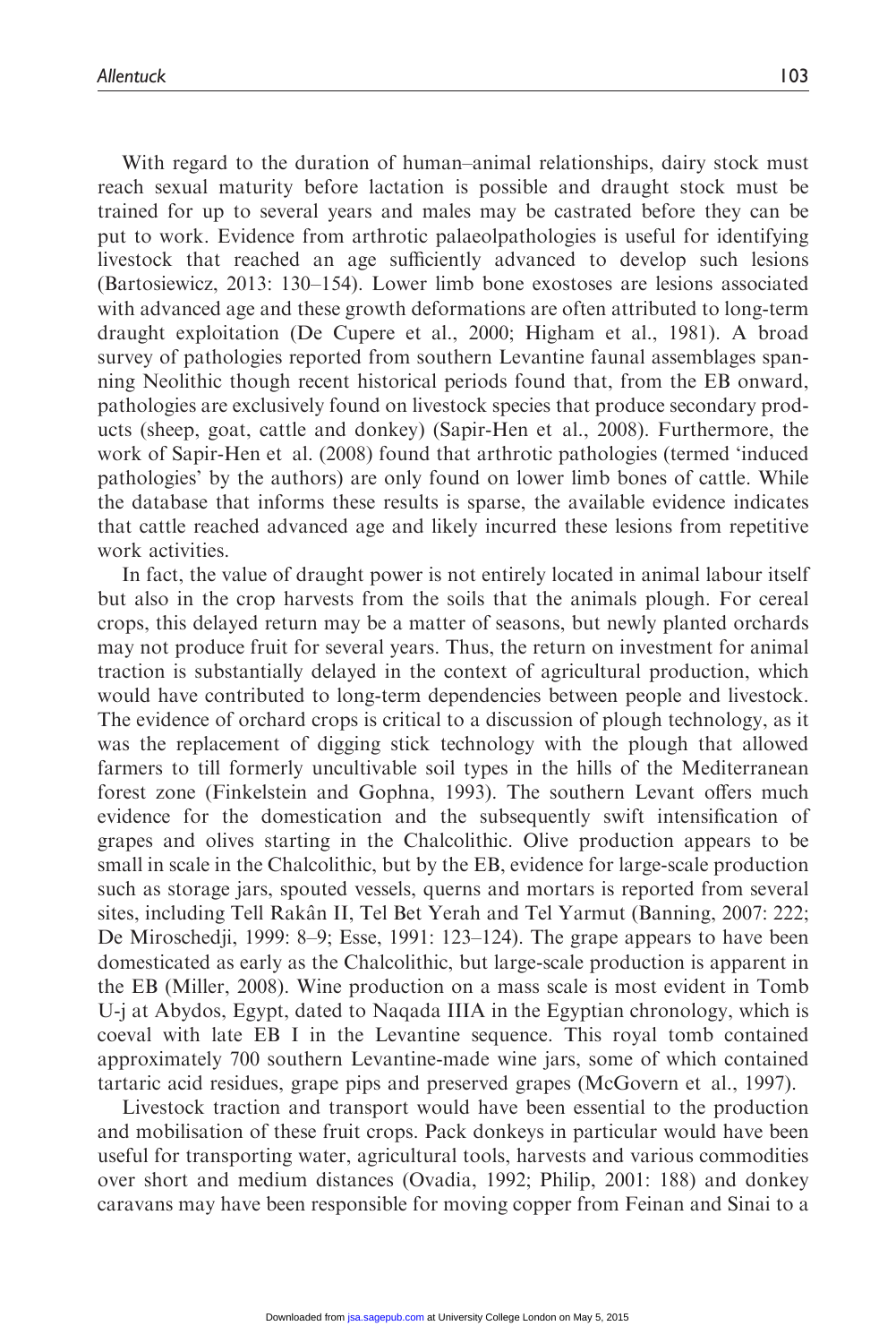Mediterranean port or perhaps as far as its foreign recipient (Milevski, 2011: 191–192; Stager, 2001: 632–633). The economic and cultic importance of donkeys in the EB is well documented in the material record. While equid remains tend to comprise a minor component of faunal assemblages, their prominence as subjects in zoomorphic clay figurines suggests that they were highly regarded in EB society. Equid figurines, many of which are depicted carrying a pair of containers on their backs along with a few that are depicted with saddles or harnesses from EB II–III contexts, have been found over a wide swath of the southern Levant, from Tel Dan in the north to Arad in the south, and from Azor in the west to Khirbet ez-Zeraqon in the east (comprehensively reviewed in Milevski, 2011: 184–188). Of the laden donkey figurines from primary contexts, all but one are from burials. These figurative representations of donkeys and their burdens lend support to the premise that people, donkeys and the goods they transported became co-dependent elements in a unified field of practice.

The new agricultural practices that accompanied the SPR would have created dramatic changes of the landscape and how people moved about this space. Agricultural fixtures, such as check dams, traction and pack animals, and fruit orchards were new to Chalcolithic and EB Age landscapes. These new features of the landscape would have also created a shift in temporality, as ploughing, planting, harvesting and processing tasks supplanted annual scheduling of smaller scale agricultural practices. Taken together, the intimate relationships formed with livestock as a consequence of the new SPR temporalities would have spelled important changes in agricultural practices in terms of labour saving, higher yields, storable surpluses and valuations of agricultural staples (Philip, 2003: 108).

### **Discussion**

The Chalcolithic–EB Age of the southern Levant is interpreted as a cultural entity that enacted human–animal co-dependence through the establishment of protracted and systematic secondary products exploitation practices. While livestock domestication brought humans and animals into overlapping spaces, it was the advent of intensive secondary products exploitation that instigated a shift in annual scheduling of agropastoral activities and, in turn, fostered new temporalities based on long-term milking, shearing, ploughing and transport regimes with individual animals. Ultimately, enduring interpersonal relationships formed between secondary products-yielding livestock and their human keepers. It is the lived experience of these relationships, from human and non-human animal perspectives, to which the discussion now turns.

### Animal perceptions of humans

Ethological research is currently overturning the idea that humans are the only animal species capable of complex social learning. Simple forms of social learning have been observed in many mammal, bird, fish and invertebrate species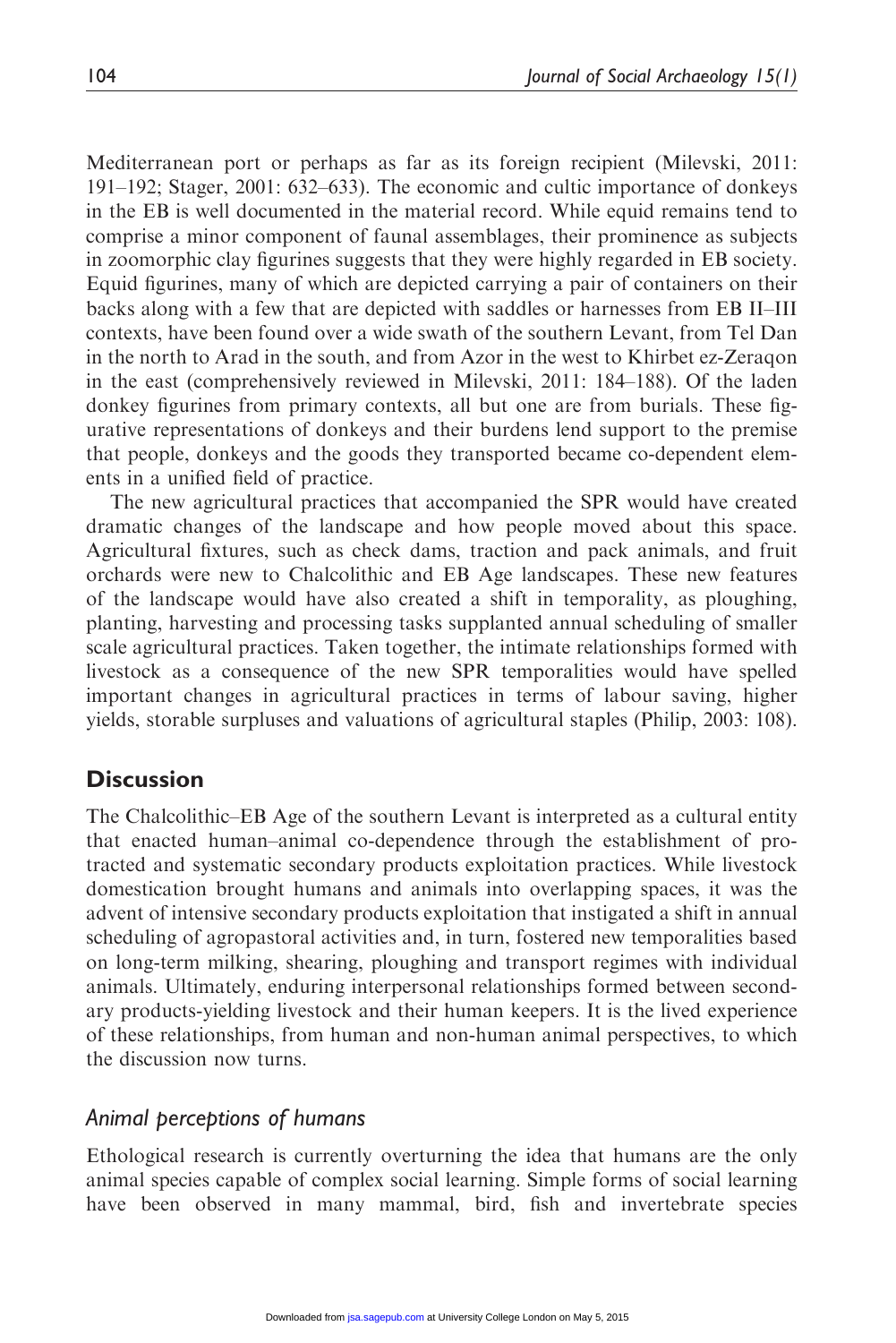(Whiten and Van Schaik, 2007). More complex forms of social learning have been found in chimpanzees, elephants and dolphins, among other species. Proponents of animal consciousness argue that non-human animals are active, sentient, wilful subjects that are as much engaged with each other as people are with each other (Cartmill, 2000; Griffin, 1976, 2001). This emerging field of research has repeatedly demonstrated that several non-human animal species enact complex cognitive abilities during competitive foraging events. For example, some animals have knowledge of what other competitors can and cannot see and they use this knowledge to gain success in foraging. Such behaviours have mostly been observed in nonhuman primates, but critically for the present discussion, these abilities have been observed in domestic goats. Results from experiments found that goats make complex foraging choices that depend on factors such as position in the dominance hierarchy relative to conspecifics and the visual gaze of a competitor (Kaminski et al., 2006). Goats have also been found to follow the directional gaze cues from other species (in this case, humans) in order to find hidden food (Kaminski et al., 2005). These and other empirical results from animal behaviour research form a compelling case for extending attributions of self-awareness, agency and consciousness to certain non-human animals that include livestock species (Griffin, 2001; Whiten, 2013). This emerging evidence from ethology should compel zooarchaeologists to redress outmoded ideas of human exceptionalism by taking seriously the possibility of non-human animal social intelligence and human–animal co-sociality (Waldau, 2013).

Before scientists found empirical support for a theory of animal consciousness, non-Western indigenous people widely regarded animals as active agents, as they do to this day. These indigenous ontologies almost certainly long predate the Cartesian dualism of person/animal. These perspectives raise the question: If humans and non-humans alike are conscious beings, then what, if anything, distinguishes us from them? The anthropological answer to this question lies in the enigmatic realm of culture (Laland and Hoppitt, 2003). However, the more tangible answer is the uniquely human capacity for intellectual reason. A goat engaged in the purposive act of browsing may have intuitive thoughts and feelings with respect to food and the social interactions with the herder and other goats in the herd (Kaminski et al., 2005, 2006). However, this goat and all other non-primate animals do not possess a priori knowledge necessary for deductive reasoning (Davidson, 1982), but nonetheless make complex decisions (Wynne, 2004).

### Human perceptions of animals

While the issue of non-human animal consciousness inspires fierce debate among biologists and, more recently, anthropologists, a rather more contentious assertion, and one with fewer adherents, is that non-human animals exist in an intersubjective world of meaningful social relations. Ingold draws a categorical distinction between the hunter–wild animal interaction, which is conceived as a relationship based on trust, and the herder–livestock interaction, which he conceives as a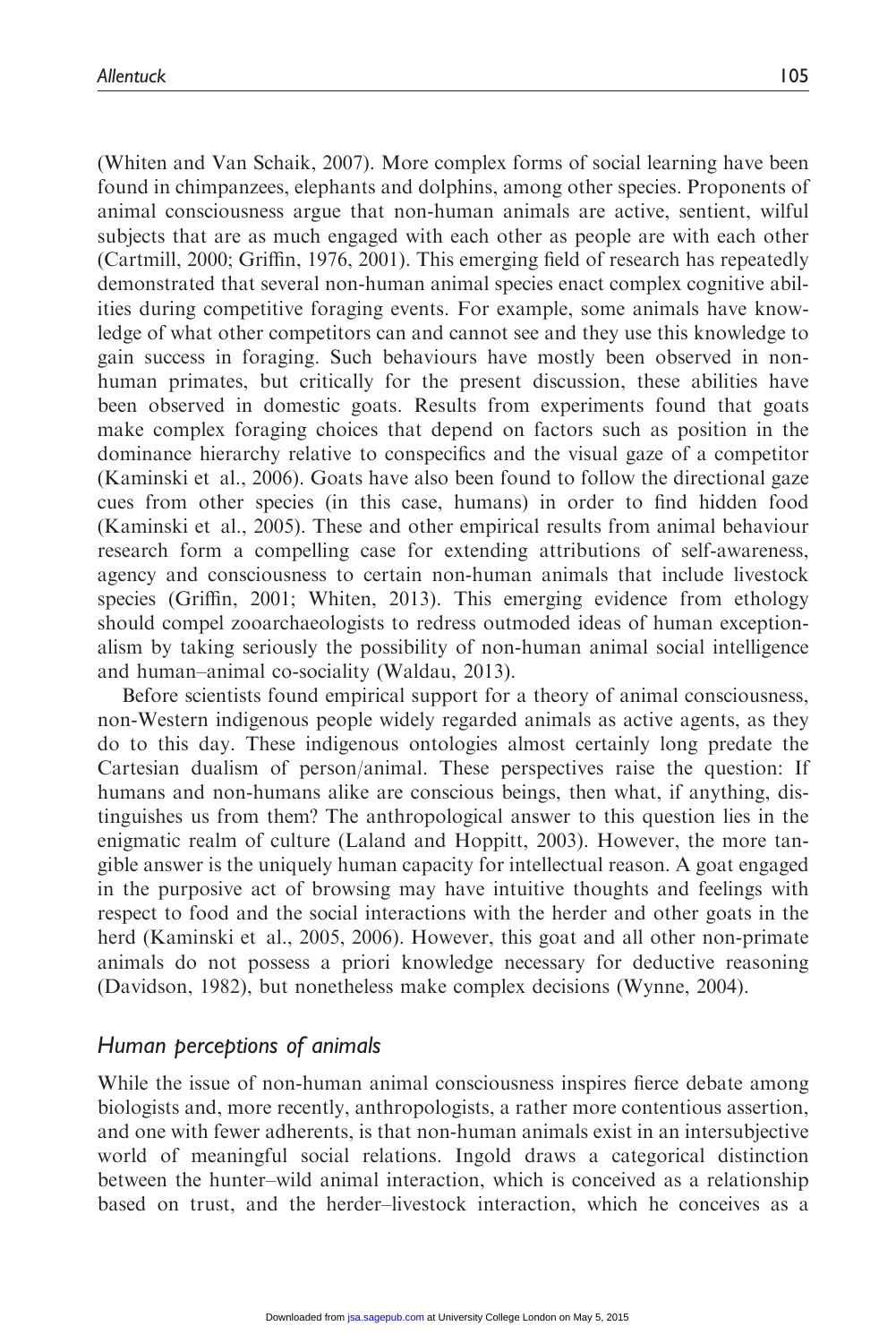relationship based on domination (Ingold, 1994). The pastoralist acts as a provider, guardian and executioner and in this sense holds a mastery over the dependent herd. Ingold interprets the pastoralist's material culture, such as the whip, spur, tether and harness, as tools used to restrict or stimulate movement through superior force. In effect, the relationship between humans and livestock, particularly those that are subjugated in work, is rendered as one between master and slave.

Tapper (1988) also explores the theme of animal slavery. He identifies parallels between slavery and draught animals in terms of the human control of the feeding and reproduction of subservient animals. Tapper also finds similarities between pastoralists who lead their herd across pastures and feudal lords who provide protection in exchange for payment. A similar perspective draws an analogy between the pastoralist and the slave master (Tani, 1996). This analogy is supported by the example of the bellwether, a castrated sheep or goat employed to lead the flock. Castration serves to make otherwise aggressive animals obedient, but it effectively removes the animal from the reproductive portion of the herd, thus creating an outcast that is neither a member of the herd nor one of the herders. Rather, the bellwether serves the liminal role of mediator between the herder and the flock. Since most of a dairy herd is composed of female animals, the wether is regarded as a guardian of the females, which makes it functionally analogous to the human eunuch. This characterisation may be extended to castrated draught animals (Clutton-Brock, 1994: 31–32). Castration not only reduces aggression but also induces weight gain, which is a helpful attribute for animals engaged in hauling and ploughing. The consensus among these scholars is that coercive dominance characterises the relationship between people and their livestock.

Ingold's (1994) distinction of trust held between hunters and wild animals and domination held between herders and domestic animals has been critiqued on a number of grounds. Armstrong Oma (2010) regards Ingold's thesis as untenable for characterising people who share a common mode of exploiting animals a common ontology with respect to animals. She even objects to the term human–animal interaction. Instead, she makes the case for human–animal intra-action, a term that connotes mutuality and co-constitution of being. Her argument for intraaction is particularly satisfying in a discussion of the social contract between dairy stock and their managers. Although the two parties are not equal, their relationship must be founded on trust rather than coercion in order for the animals to be sufficiently calm to let down their milk. Armstrong Oma, while challenging Ingold's aphorism of the virtuous hunter and the oppressive herder, perpetuates a different metanarrative: the Euro–American presumption of the existence of a duality between trust and domination in indigenous ontology.

Pálsson (1996) presents a more forceful critique against the trust–domination dualism, although not against Ingold's (1994) thesis in particular. Pálsson argues that to separate orientalism and paternalism (approximately equivalent to domination and trust, respectively) perpetuates the modernist duality of society and nature. Rather, Pálsson offers a third paradigm, environmental communalism, which rejects the nature/society separation. This concept promotes a dialogue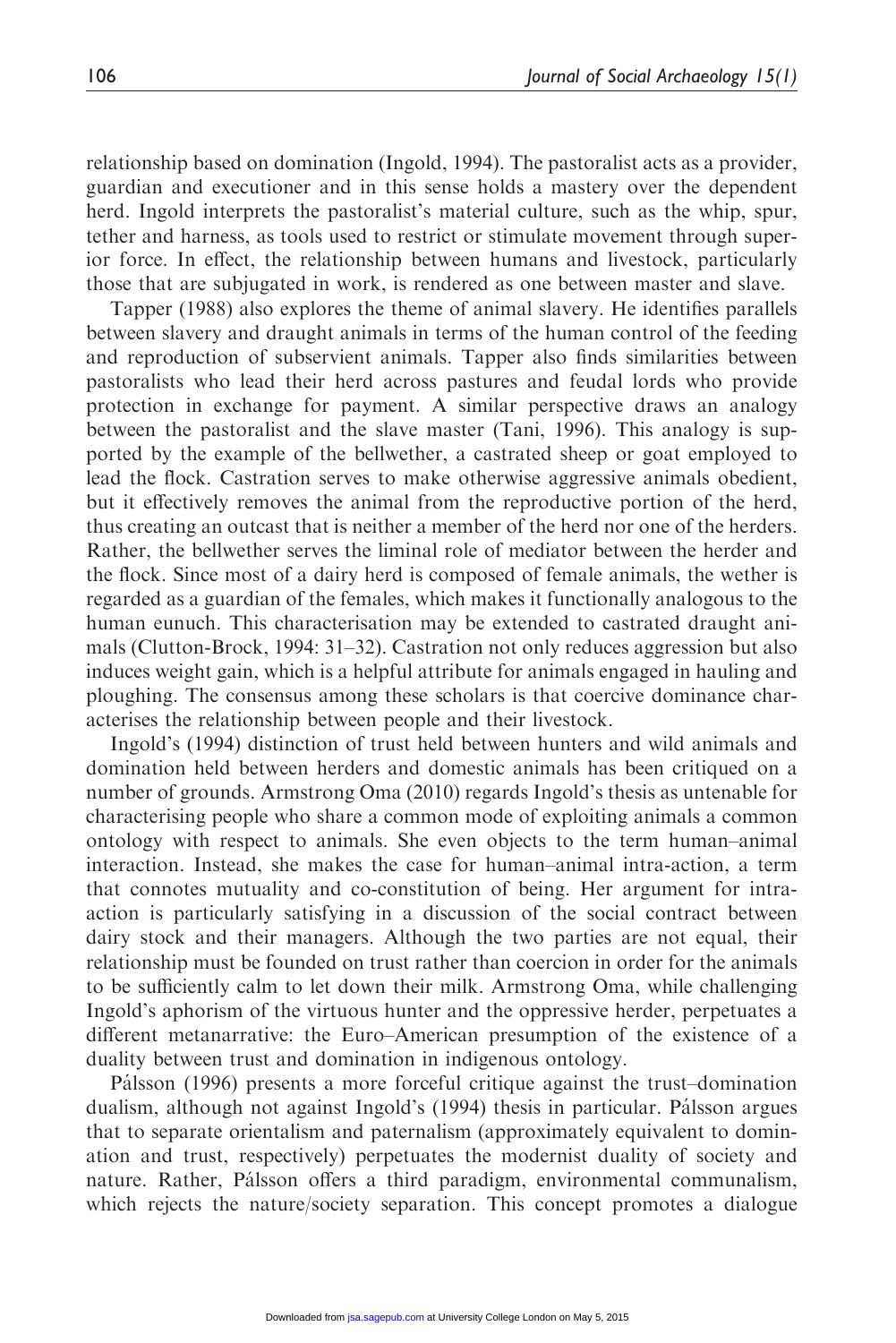among people and environment, two spheres that constitute a unified totality. Pálsson's proposal to consider society and nature together as a total concept parallels Bateson's (1972) 'ecology of mind' model that views mind and nature as an indivisible whole, and Latour's (1993) theory of hybrids that blends society/ nature and human/non-human. The environmental communalism paradigm, moreover, challenges assumptions of economic exploitation, indigenous protection and the objectification of animals, which are the hallmarks of orientalism and paternalism.

The gnomic utterances used to describe the nature of human–animal relations, which have constituted the prevailing discourse, now appear outmoded. Notions of unity-in-opposition and environmental communalism present a welcome challenge to the dualistic aphorisms of trust/domination and human-as-master/ animal-as-slave. Indeed, moral ambivalence and ontological fluidity with respect to domesticated animals find empirical support in the archaeological record. The now pervasive 'animal turn' in social science scholarship dissolves the human–animal boundary (e.g. Knight, 2005; Waldau, 2013). Under the guise of human–animal relations studies, which has only recently gained traction in archaeological research, humans and animals are in a continuous state of mutual becoming and are therefore co-constituted. Postulations of fluid interspecies boundaries and hybrid sociality are responses to long-standing anthropocentric conceptualisations of Homo sapiens as a species exclusive of all others (Overton and Hamilakis, 2013).

In keeping with these alternate perspectives on shifting human–animal relations is the work of Orton (2010), who argues that initial animal domestication in the European Neolithic triggered an ontological shift from animals as commodities to animals as 'sentient property'. He proposes this neologism as a purposefully contradictory term to capture the dual nature of domestic animals as possessions and social subjects. With respect to the Neolithic of southern Britain, where cattle remains are commonly found in association with human remains in mortuary contexts, Ray and Thomas (2003: 40) contend that the partnership formed between people and cattle was intimate to the point of ontological equivalency. The conclusions drawn from these examples point to a transformation in human–livestock relations as a consequence of the domestication process bringing livestock into the fold of human society.

Notions of endurance and closeness form the central argument in an essay that at once argues against the premise of interpersonal relations between the hunter and his prey and for the possibility of intimate, interpersonal relationships between humans and domesticated animals (Knight, 2012). Knight makes the pragmatic, if not utilitarian, evaluation that hunting, as an act of stalking and killing prey that occurs in the course of a brief one-off encounter, is an implausible circumstance during which members of two species can become sufficiently familiar with one another such that their relation might be considered intimate. Instead, Knight maintains that domesticated animals are far better candidates to enter into intimate relationships with humans. He cites their tameness and captivity as qualities that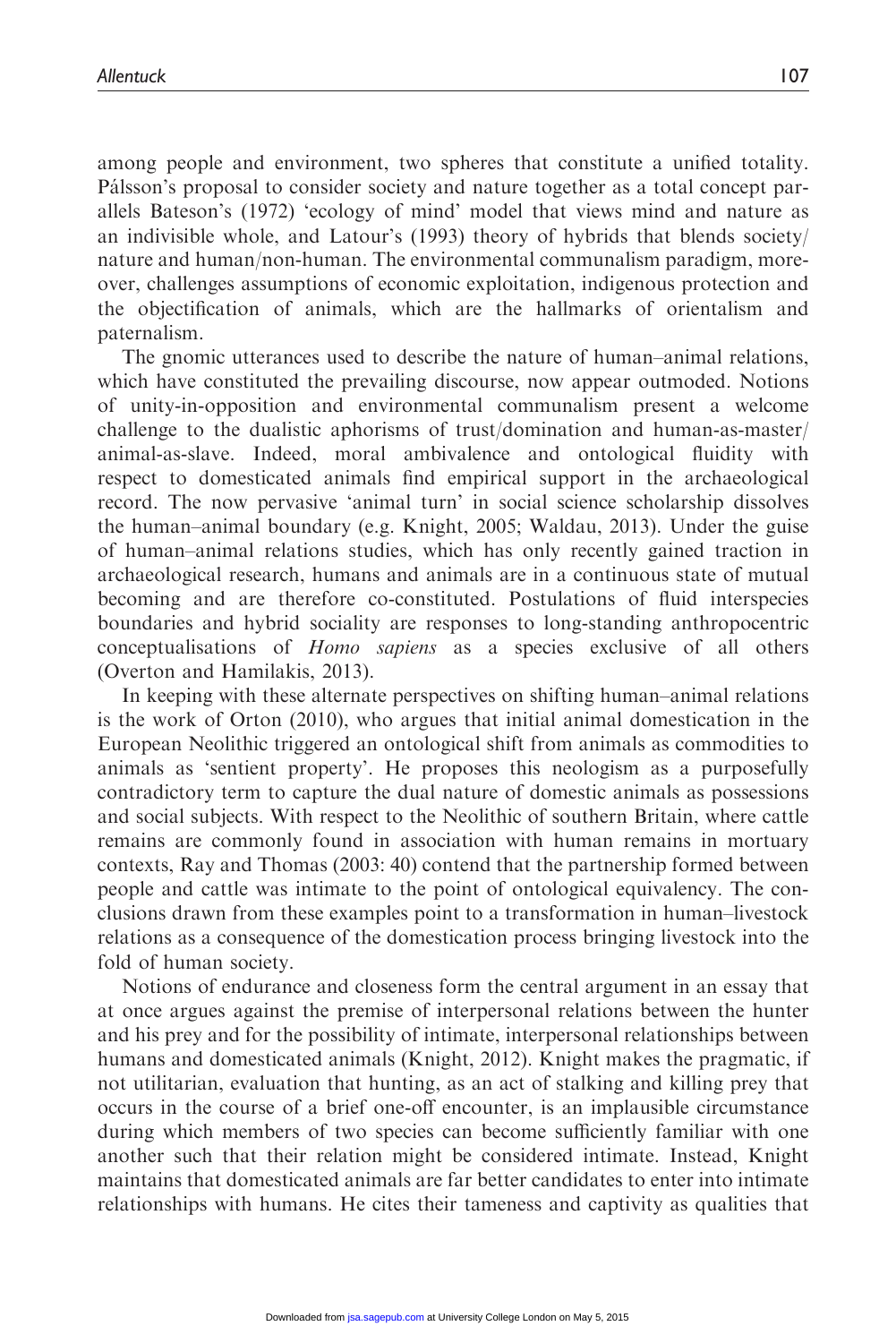create a spatiotemporal context of frequent and close interactions (Knight, 2012: 343). Individual humans and animals build histories of repeated encounters, the cumulative effect of which is a depth of familiarity. While Knight's detractors find his thesis instrumentalist in tone and reductionist in approach [see comments in Knight (2012)], he nevertheless makes a compelling argument against the huntingas-trust (Ingold, 1994) and cosmic economy of sharing (Bird-David, 1992) models on the basis of the temporal durability of human–animal relations.

A particularly clear example of enduring human–livestock relations, but one that does not shy away from interspecific complexity and ambiguity, is found in the oppositional ontologies held by commercial and hobbyist livestock breeders and slaughterers in modern northeastern Scotland (Wilkie, 2005). Workers in commercial livestock production, particularly those responsible for slaughter, regard animals as deindividualised commodities, whereas those working in the hobbyist sector, particularly those who are responsible for breeding, decommodify livestock by recognising each animal as an individual. In the interstices between commercial slaughterers and hobbyist breeders are commercial breeders and hobbyist slaughterers who report ambiguous or ambivalent feelings about their animals. Wilkie found that the closer workers are to the breeding side of the process, the easier it is for them to acknowledge their emotional affect for their animals. Breeders, who spend long periods of time intimately nurturing animals from insemination to weaning, associate their work with the production of life rather than death. These workers express an intersubjective affinity for individual animals. Slaughterers, on the other hand, have brief, indirect encounters with livestock in the moments before their deaths. These workers do not form emotional bonds to individual animals, but instead treat animals categorically as a herd or simply as meat, perhaps as an effort to mollify the burden of the executioner.

Wilkie's case of divergent ontological positions among Scottish livestock producers provides two important insights to consider when thinking about human–livestock relations in the past. First, the ontological position of domesticated animals is likely variable within a single culture, a point that should dissuade anyone from making monolithic statements about the nature of such relations. Second, the longevity and directness of interaction between an individual human and an individual animal is the critical factor that establishes the degree to which individual members from two species can become socially connected.

An ethnographic case that echoes the interspecific complexity found by Wilkie concerns farmers in a Greek island community who hold multiple ontologies with respect to their animals. Theodossopoulos (2005) describes the farmer's relationship with his livestock as one based on both resource exploitation and kinship. Greek farmers initially regard individual livestock animals as useful instruments of food and labour, but over time this relationship becomes more intimate as the animal becomes a member of the household. Livestock are brought into the moral sphere of the household because their keepers feel a sense of duty to animals that diligently provide their secondary products and eventually, their primary products. Farmers are compelled through a moral obligation of reciprocity to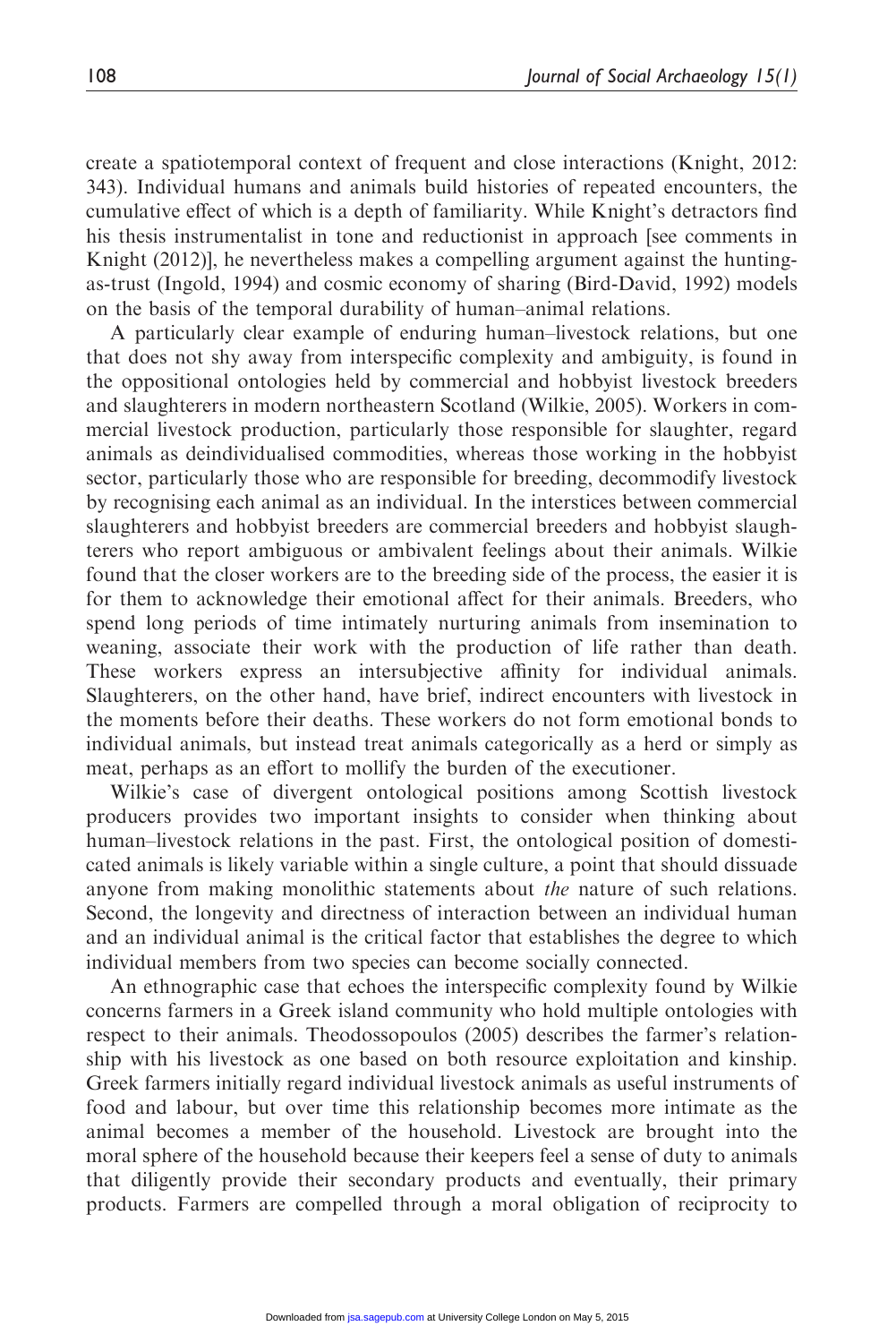return the favour by providing care and protection to their livestock. Over the twoto three-year period of rearing and training, a draught animal is cared for by its owner or guardian in a controlling, domineering fashion, just as a child is treated (Theodossopoulos, 2005: 22). But over the longer period during which that animal works, its owner or guardian develops an affective, nurturing attitude that reflects a sense of kinship, just like a member of the family. The ontological shift that develops over the prolonged period of collaboration between animal and person does not entail the replacement of a domination ethos with a trust ethos. Rather, the prior exploitative attitude is mediated by affective care for an animal that is regarded as a member of the household. These Greek farmers, who form enduring and close relationships with their livestock, ambiguously regard livestock as instrumental and affective.

A final example of the complexity and ambiguity found in human–livestock relations is offered by a Mesopotamian cuneiform text from Nippur dating to the early second millennium BC (Old Babylonian period). This tablet, which describes inheritance of property, lists cattle along with other household property such as a wagon, grindstone and door (Postgate, 1992: 97). However, the same text describes cattle with personified names much like a member of the family (Postgate, 1992: 164). These dual connotations of property and persona suggest that Babylonians regarded cattle as both resources and kin.

In this section, I have attempted to reconcile animal domestication and SPR frameworks with perspectives from human–animal studies emphasising temporality as the critical factor leading to intimate co-sociality. The southern Levantine evidence, which shows that people, livestock and agricultural technology and practice became spatially and temporally imbricated in the period that spans the Chalcolithic to EB, supports the premise of a permeable human–animal boundary approaching ontological intersubjectivity for secondary products-yielding livestock and the humans that cared for them.

### Conclusion

The theory advanced in this paper offers a grounded alternative to the transhistorical theories of human–animal relations that have dominated archaeological discussion. Initial ungulate domestication in the Neolithic was novel both in terms of its mode of exploitation and the nature of human–animal relations that developed in its course. However, the potential for intimate human–livestock relations was only made possible when the lives of animals were extended with the advent of secondary products exploitation. While the energetic benefits of milk and traction would not have been lost on people in the past, secondary products transformed several other facets of society. Over the course of the long-term process of becoming domesticated and continuing through the development of intensive secondary products exploitation, people and their livestock developed varying degrees of intimate social relationships.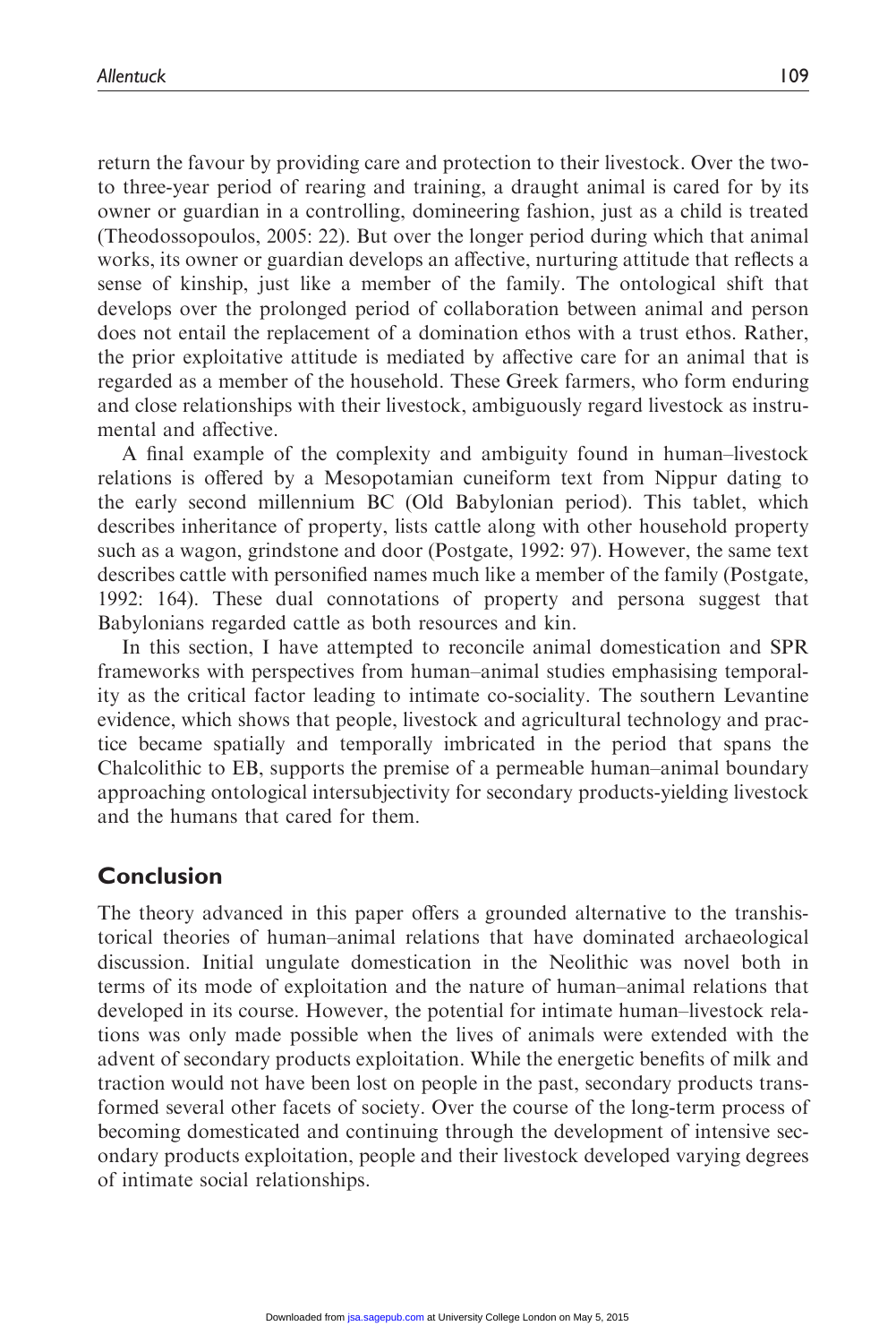This theory holds temporality as the critical element that defines human–livestock relations. Just as Knight (2012) argues that the brief encounter between hunter and prey does not provide an opportunity for members of two species to get acquainted, I have argued that animal domestication in and of itself is not a sufficient explanation for the spatiotemporal context of human–livestock relations of the Chalcolithic and EB of the southern Levant. Rather, I contend that intensive secondary products exploitation merits recognition for fostering the ever closer and frequent contact between humans and livestock that was required for routine extraction of milk, fibre, traction and transport. Exploitation of secondary products shifted focus away from primarily slaughtering young animals for meat and towards long-term maintenance of livestock. The longevity of lives of animals that provide secondary products afforded the opportunity for individual members of two species to achieve mutual familiarity and thereby enter into social relationships. The emergence of intensive secondary products exploitation redefined domestic animals to the extent that livestock and people formed a relational web of dependency (Hodder, 2011). This new set of practices created a human dependency on healthy cows, ewes and does for regular and frequent milk production, and healthy oxen and donkeys for labour, while livestock in turn depended upon people for nothing less than their existence.

The model of human–livestock relations for the southern Levantine Chalcolithic–EB Age that is presented in this paper considers domestic animals to have been ontologically entangled within a world of agricultural practices that included material and immaterial constituents. Material constituents included livestock, humans, agricultural fields, cereal and orchard crops, fodder, water, meat, milk, fibres and labour, while immaterial constituents included perceptions of wealth, power, trust and domination, work and kinship. Although the lens of Western thought would place some of these elements at odds with one another (e.g. human/animal, pastoralism/agriculture, trust/domination and power/kinship), a relational ontology of human–livestock interactions reflected in the social and economic conditions described for the Chalcolithic–EB Age of the southern Levant does not find opposition between competing interests, but rather conceives of these concepts as ambiguously held in tension. This world of contradictions, quite apart from our own, is conceived as a coherent reality.

### Acknowledgements

I wish to thank the Institute of Archaeology, University College London for providing institutional support. I am grateful to Louise Martin, Kate Mossman, Lynn Meskell and three anonymous reviewers for their valuable comments on earlier drafts of this paper.

#### Funding

Funding for this research was provided through a postdoctoral fellowship from the Social Sciences and Humanities Research Council of Canada (SSHRC).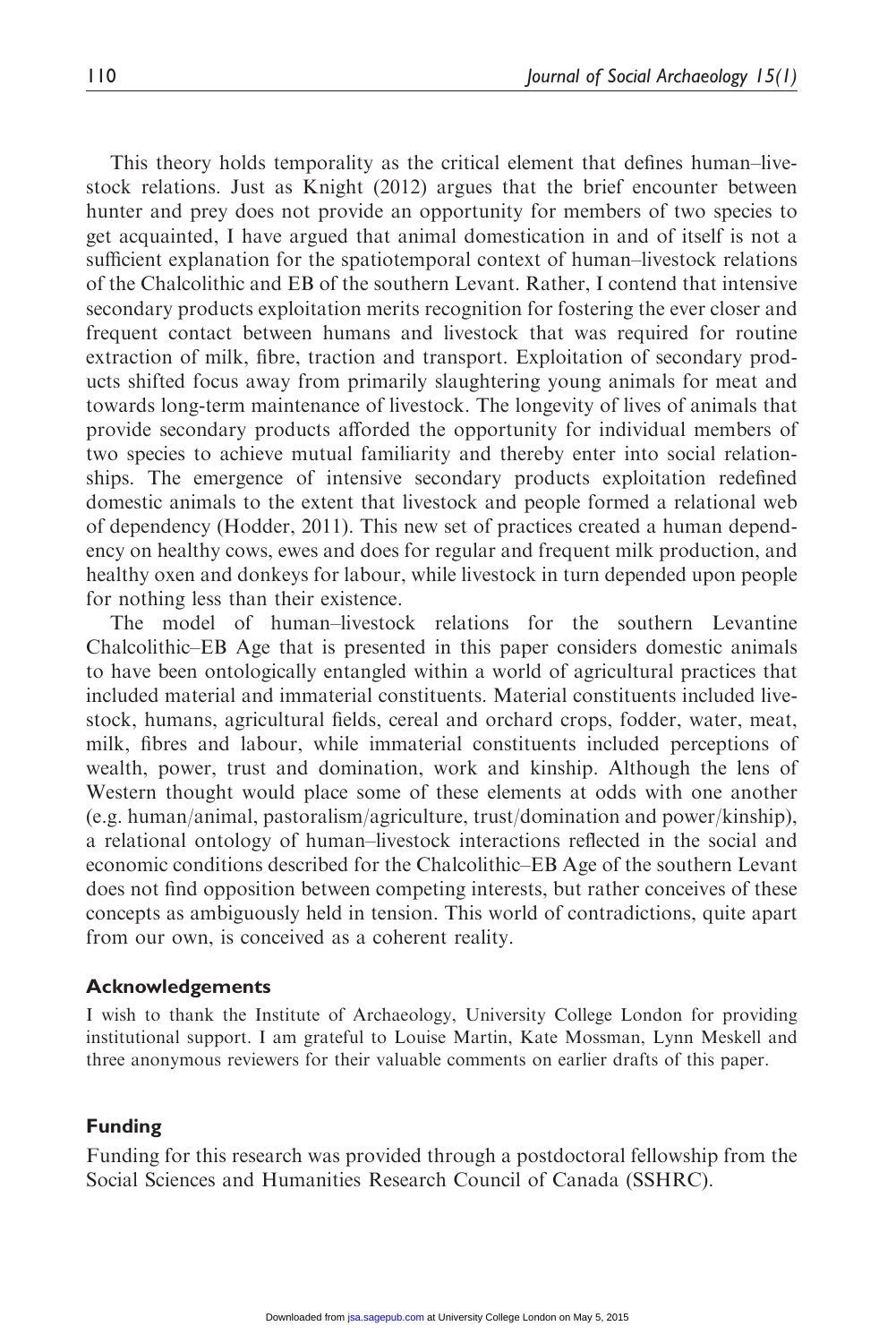### **References**

- Abu-Rabia A (1994) The Negev Bedouin and Livestock Rearing: Social, Economic and Political Aspects. Oxford: Berg.
- Amiran R (1986) Some cult-and-art objects of the EB I period. In: Kelly-Buccellati M, Matthiae P and Van Loon M (eds) Insight Through Images: Studies in Honor of Edith Porada. Malibu: Undena Publications, pp. 7–13.
- Arbuckle BS and Atici L (2013) Initial diversity in sheep and goat management in Neolithic south-western Asia. Levant 45: 219–235.
- Armstrong Oma K (2010) Between trust and domination: Social contracts between humans and animals. World Archaeology 42: 175–187.
- Banning EB (2007) Late prehistory in Wadi Ziqlab, al-Kura, Jordan: From sedentism to olive oil factories. In: Levy TE, Daviau PMM, Younker RW, et al. (eds) Crossing Jordan: North American Contributions to the Archaeology of Jordan. London: Equinox, pp. 219–223.
- Bartosiewicz L (2013) Shuffling Nags, Lame Ducks: The Archaeology of Animal Disease. Oxford: Oxbow Books.
- Bateson G (1972) Steps to an Ecology of Mind. San Francisco, CA: Chandler Pub. Co.
- Bird-David N (1992) Beyond ''the original affluent society'': A culturalist reformulation. Current Anthropology 33: 25–47.
- Bogucki P (1993) Animal traction and household economies in Neolithic Europe. Antiquity 67: 492–503.
- Bökönyi S (1989) Definitions of animal domestication. In: Clutton-Brock J (ed.) The Walking Larder: Patterns of domestication, Pastoralism, and Predation. London: Unwin Hyman, pp. 22–27.
- Cartmill M (2000) Animal consciousness: Some philosophical, methodological, and evolutionary problems. American Zoologist 40: 835–846.
- Clutton-Brock J (1994) The unnatural world: Behavioural aspects of humans and animals in the process of domestication. In: Manning A and Serpell J (eds) Animals and Human Society: Changing perspectives. London: Routledge, pp. 23–35.
- Davidson D (1982) Rational animals. Dialectica 36: 317–327.
- De Cupere B, Lentacker A, Van Neer W, et al. (2000) Osteological evidence for the draught exploitation of cattle: First applications of a new methodology. *International Journal of* Osteoarchaeology 10: 254–267.
- De Miroschedji P (1999) Yarmuth: The dawn of city-states in Southern Canaan. Near Eastern Archaeology 62: 2–19.
- Ducos P (1978) ''Domestication'' defined and methodological approaches to its recognition in faunal assemblages. In: Meadow RH and Zeder MA (eds) Approaches to Faunal Analysis in the Middle East. Cambridge, MA: Peabody Museum of Archaeology and Ethnology, Harvard University, pp. 53–56.
- Esse DL (1991) Subsistence, Trade, and Social Change in Early Bronze Age Palestine. Chicago, IL: The University of Chicago Press.
- Evans-Pritchard EE (1940) The Nuer: A Description of the Modes of Livelihood and Political Institutions of a Nilotic People. Oxford: Clarendon Press.
- Evershed RP, Payne S, Sherratt AG, et al. (2008) Earliest date for milk use in the Near East and southeastern Europe linked to cattle herding. Nature 455: 528–531.
- Fijn N (2011) Living with Herds: Human-Animal Coexistence in Mongolia. Cambridge: Cambridge University Press.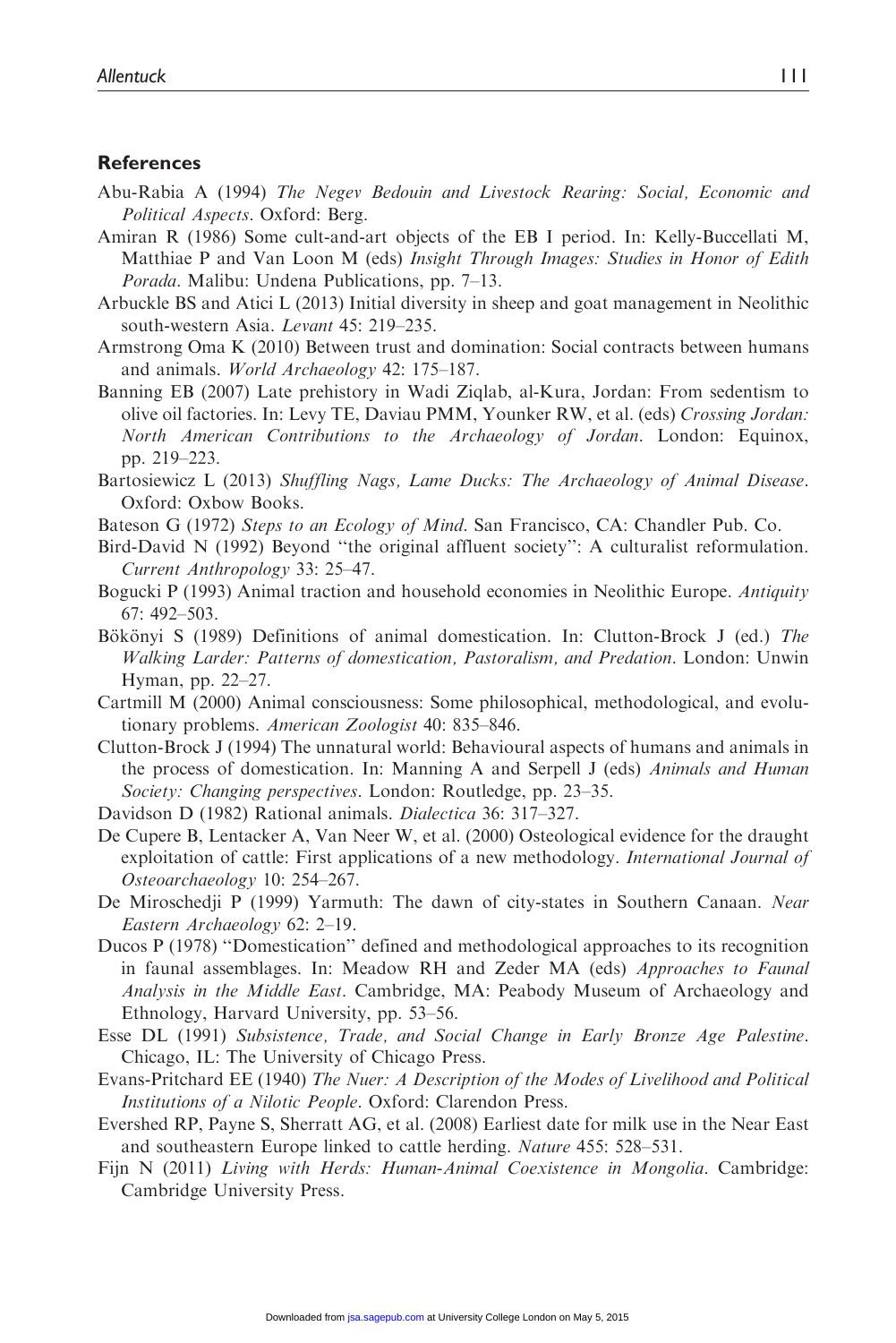- Finkelstein I and Gophna R (1993) Settlement, demographic, and economic patterns in the highlands of Palestine in the Chalcolithic and Early Bronze Age Periods and the beginning of urbanism. Bulletin of the American Schools of Oriental Research 289:  $1 - 22$ .
- Greenfield HJ (1988) The origins of milk and wool production in the old world: A zooarchaeological perspective from the central Balkans. Current Anthropology 29: 573–593.
- Greenfield HJ (2010) The secondary products revolution: The past, the present and the future. World Archaeology 42: 29–54.
- Griffin DR (1976) A possible window on the minds of animals. American Scientist 64: 530–535.
- Griffin DR (2001) Animal Minds: Beyond Cognition to Consciousness. Chicago, IL: The University of Chicago Press.
- Grigson C (1995) Plough and pasture in the early economy of the southern Levant. In: Levy TE (ed.) The Archaeology of Society in the Holy Land. New York: Facts on File, pp. 245–268.
- Halstead P (1995) Plough and power: The economic and social significance of cultivation with the ox-drawn ard in the Mediterranean. Bulletin on Sumerian Agriculture 8 (Domestic Animals of Mesopotamia Part II): 11–22.
- Helmer D, Gourichon L and Vila E (2007) The development of the exploitation of products from Capra and Ovis (meat, milk and fleece) from the PPNB to the Early Bronze in the northern Near East (8700 to 2000 BC cal.). Anthropozoologica 42: 41–69.
- Higham CFW, Kijngam A, Manly BFJ, et al. (1981) The bovid third phalanx and prehistoric ploughing. Journal of Archaeological Science 8: 353–365.
- Hodder I (2011) Wheels of time: Some aspects of entanglement theory and the secondary products revolution. Journal of World Prehistory 24: 175–187.
- Horwitz LK (1997) Faunal remains. In: Braun E (ed.) *Yiftah'el: Salvage and Rescue* - Excavations at a Prehistoric Village in the Lower Galilee, Israel. Jerusalem: Israel Antiquities Authority, pp. 155–172.
- Horwitz LK and Tchernov E (1989) Animal exploitation in the Early Bronze Age of the southern Levant: An overview. In: de Miroschedji P (ed.) L'urbanisation de la Palestine à l'âge du Bronze ancien [The urbanisation of Palestine in the Early Bronze Age]. BAR International Series 527(ii). Oxford: British Archaeological Reports, pp. 279–296.
- Hubbard EM (2010) Livestock and people in a middle Chalcolithic settlement: A micromorphological investigation from Tel Tsaf, Israel. Antiquity 84: 1123–1134.
- Ingold T (1988) Introduction. In: Ingold T (ed.) What is an Animal? London: Routledge, pp. 1–16.
- Ingold T (1994) From trust to domination: An alternative history of human-animal relations. In: Manning A and Serpell J (eds) Animals and Human Society: Changing Perspectives. London: Routledge, pp. 1–22.
- Ingold T (1996) Growing plants and raising animals: An anthropological perspective on domestication. In: Harris DR (ed.) The Origins and Spread of Agriculture and Pastoralism in Eurasia. Washington, DC: Smithsonian Institution Press, pp. 12–24.
- Isaakidou V (2006) Ploughing with cows: Knossos and the secondary products revolution. In: Serjeanston D and Field D (eds) Animals in the Neolithic of Britain and Europe. Oxford: Oxbow Books, pp. 95–112.
- Joffe AH (1993) Settlement and Society in the Early Bronze Age I and II, Southern Levant. Sheffield: Sheffield Academic Press.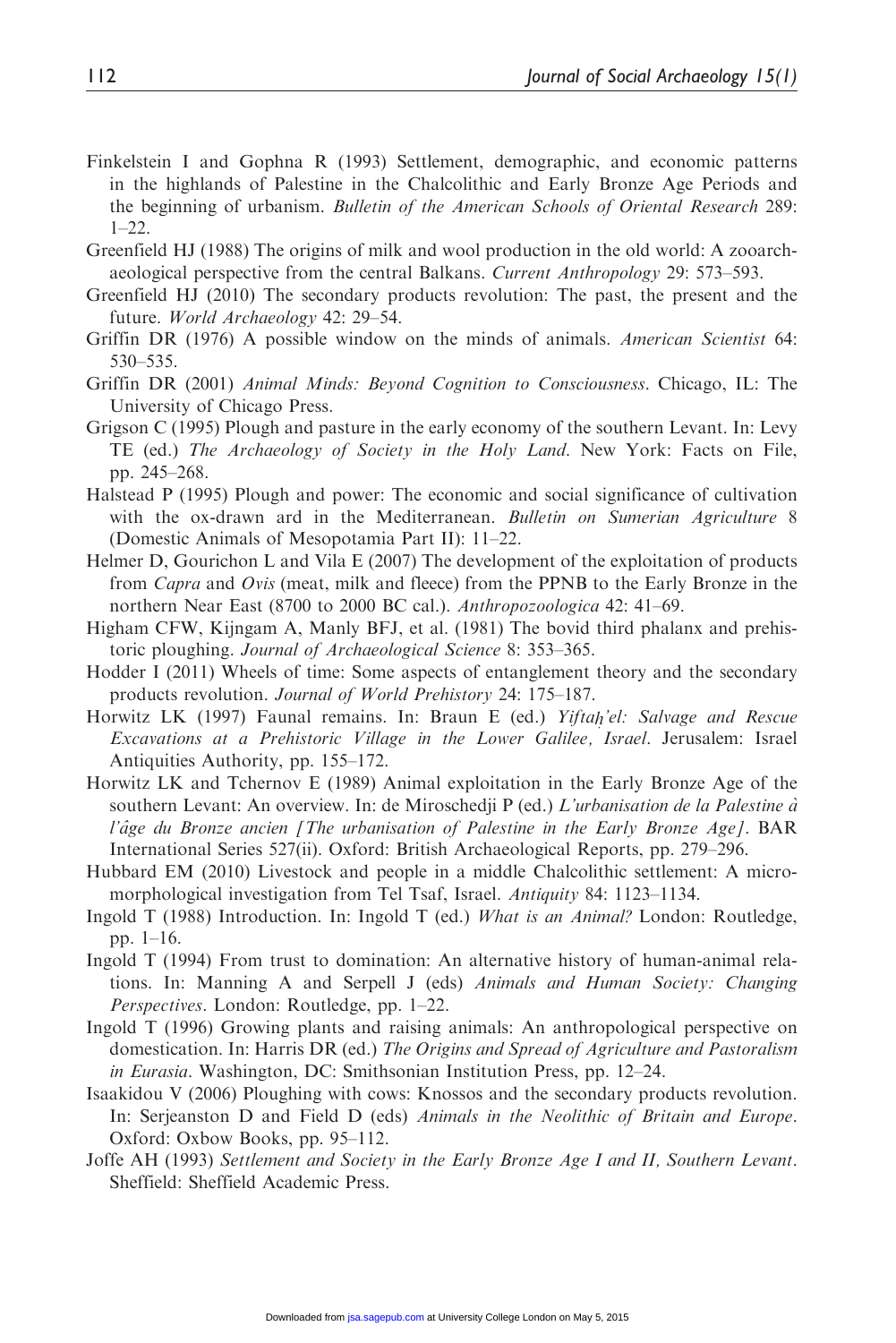- Kaminski J, Call J and Tomasello M (2006) Goats' behaviour in a competitive food paradigm: Evidence for perspective taking? Behaviour 143: 1341–1356.
- Kaminski J, Riedel J, Call J, et al. (2005) Domestic goats, Capra hircus, follow gaze direction and use social cues in an object choice task. Animal Behaviour 69: 11–18.
- Katz O, Gilead I, Bar P, et al. (2007) Chalcolithic agricultural life at Grar, Northern Negev, Israel: Dry farmed cereals and dung-fueled hearths. *Paléorient* 33: 101–116.
- Knight J (2005) Introduction. In: Knight J (ed.) Animals in Person: Cultural Perspectives on Human-Animal Intimacies. Oxford: Berg, pp. 1–13.
- Knight J (2012) The anonymity of the hunt: A critique of hunting as sharing. Current Anthropology 53: 334–355.
- Kramer C (1982) Village Ethnoarchaeology: Rural Iran in Archaeological Perspective. New York: Academic Press.
- Laland KN and Hoppitt W (2003) Do animals have culture? Evolutionary Anthropology 12: 150–159.
- Latour B (1993) We Have Never Been Modern. Cambridge, MA: Harvard University Press.
- Marciniak A (2011) The secondary products revolution: Empirical evidence and its current zooarchaeological critique. Journal of World Prehistory 24: 117–130.
- McCormick F (1992) Early Faunal Evidence for Dairying. Oxford Journal of Archaeology 11: 201–209.
- McGovern PE, Hartung U, Badler VR, et al. (1997) The beginnings of winemaking and viniculture in the ancient Near East and Egypt. Expedition 39: 3–21.
- Meadow RH (1993) Animal domestication in the Middle East: A revised view from the Eastern Margin. In: Possehl GL (ed.) Harappan Civilization: A Recent Perspective, 2nd edn. New Delhi: American Institute of Indian Studies/Oxford & IBH Publishing, pp. 295–320.
- Milevski I (2011) Early Bronze Age Goods Exchange in the Southern Levant: A Marxist Perspective. London: Equinox.
- Miller NF (2008) Sweeter than wine? The use of the grape in early western Asia. Antiquity 82: 937–946.
- Mlekuž D (2013) The birth of the herd. Society & Animals 21: 150–161.
- O'Connor TP (1997) Working at relationships: Another look at animal domestication. Antiquity 71: 149–156.
- Orton DC (2010) Both subject and object: Herding, inalienability and sentient property in prehistory. World Archaeology 42: 188–200.
- Ovadia E (1992) The domestication of the ass and pack transport by animals: A case of technological change. In: Bar-Yosef O and Khazanov A (eds) Pastoralism in the Levant: Archaeological Materials in Anthropological Perspectives. Madison, WI: Prehistory Press, pp. 19–28.
- Overton N and Hamilakis Y (2013) A manifesto for a social zooarchaeology: Swans and other beings in the Mesolithic. Archaeological Dialogues 20: 111–136.
- Pálsson G (1996) Human-environmental relations: Orientalism, paternalism and communalism. In: Descola P and Pálsson G (eds) Nature and Society: Anthropological perspectives. London: Routledge, pp. 63–81.
- Payne S (1973) Kill-off patterns in sheep and goats: The mandibles from Asyan Kale. In Asvan 1968-1972: An interim report. Anatolian Studies 23: 281-303.
- Philip G (2001) The Early Bronze I-III Ages. In: MacDonald B, Adams R and Bienkowski P (eds) The Archaeology of Jordan. Sheffield: Sheffield Academic Press, pp. 163–232.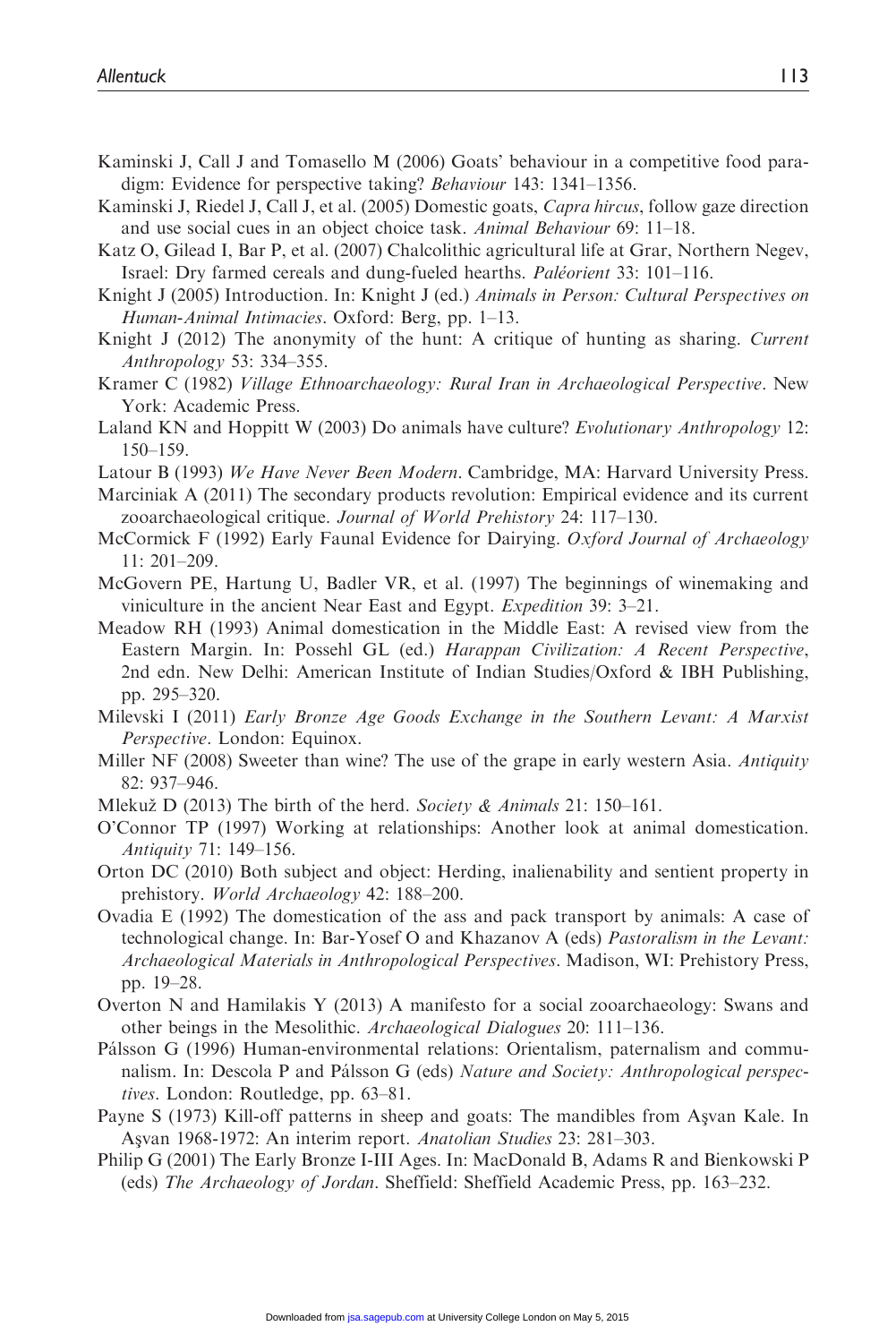- Philip G (2003) The Early Bronze Age of the southern Levant: A landscape approach. Journal of Mediterranean Archaeology 16: 103–132.
- Postgate JN (1992) Early Mesopotamia: Society and Economy At the Dawn of History. London: Routledge.
- Ray K and Thomas J (2003) In the kinship of cows: The social centrality of cattle in the earlier Neolithic of southern Britain. In: Parker Pearson M (ed.) Food, Culture and Identity in the Neolithic and Early Bronze Age. BAR International Series 1117. Oxford: Archaeopress, pp. 37–44.
- Redding RW Jr (1981) Decision making in subsistence herding of sheep and goats in the Middle East. PhD Dissertation, The University of Michigan, USA.
- Regev J, de Miroschedji P, Greenberg R, et al. (2012) Chronology of the Early Bronze Age in the southern Levant: New analysis for a high chronology. Radiocarbon 54: 525–566.
- Rowan YM and Golden J (2009) The Chalcolithic period of the southern Levant: A synthetic review. Journal of World Prehistory 22: 1–92.
- Russell N (2002) The wild side of animal domestication. Society & Animals 10: 285–302.
- Russell N (2012) Social Zooarchaeology: Humans and Animals in Prehistory. Cambridge: Cambridge University Press.
- Sapir-Hen L, Bar-Oz G, Hershkovitz I, et al. (2008) Paleopathology survey of ancient mammal bones in Israel. Veterinarija ir Zootechnika 42: 62–70.
- Shahack-Gross R, Marshall F and Weiner S (2003) Geo-ethnoarchaeology of pastoral sites: The identifications of livestock enclosures in abandoned Maasai settlements. Journal of Archaeological Science 30: 439–459.
- Sherratt A (1981) Plough and pastoralism: Aspects of the secondary products revolution. In: Hodder I, Isaac G and Hammond N (eds) Pattern of the Past: Studies in Honour of David Clarke. Cambridge: Cambridge University Press, pp. 261–305.
- Sherratt A (1983) The secondary exploitation of animals in the old world. World Archaeology 15: 90–104.
- Stager LE (2001) Port power in the early and the Middle Bronze Age: The organization of maritime trade and hinterland production. In: Wolff SR (ed.) Studies in the Archaeology of Israel and Neighbouring Lands in Memory of Douglas L. Esse. Chicago, IL/Atlanta, GA: The Oriental Institute of the University of Chicago/The American Schools of Oriental Research, pp. 625–638.
- Sweet LE (1960) Tell Toqaan: A Syrian Village. Ann Arbor: Museum of Anthropology, University of Michigan.
- Tani Y (1996) Domestic animal as serf: Ideologies of nature in the mediterranean and the Middle East. In: Ellen R and Fukui K (eds) Redefining Nature: Ecology, Culture and Domestication. Oxford: Berg, pp. 387–415.
- Tapper R (1988) Animality, humanity, morality, society. In: Ingold T (ed.) What is an Animal? London: Routledge, pp. 47–62.
- Theodossopoulos D (2005) Care, order and usefulness: The context of the human-animal relationship in a Greek island community. In: Knight J (ed.) Animals in Person: Cultural Perspectives on Human-Animal Intimacies. Oxford: Berg, pp. 15–35.
- Vigne J-D and Helmer D (2007) Was milk a ''secondary product'' in the old world neolithisation process? Its role in the domestication of cattle, sheep and goats. Anthropozoologica 42: 9–40.
- Waldau P (2013) Animal Studies: An Introduction. Oxford: Oxford University Press.